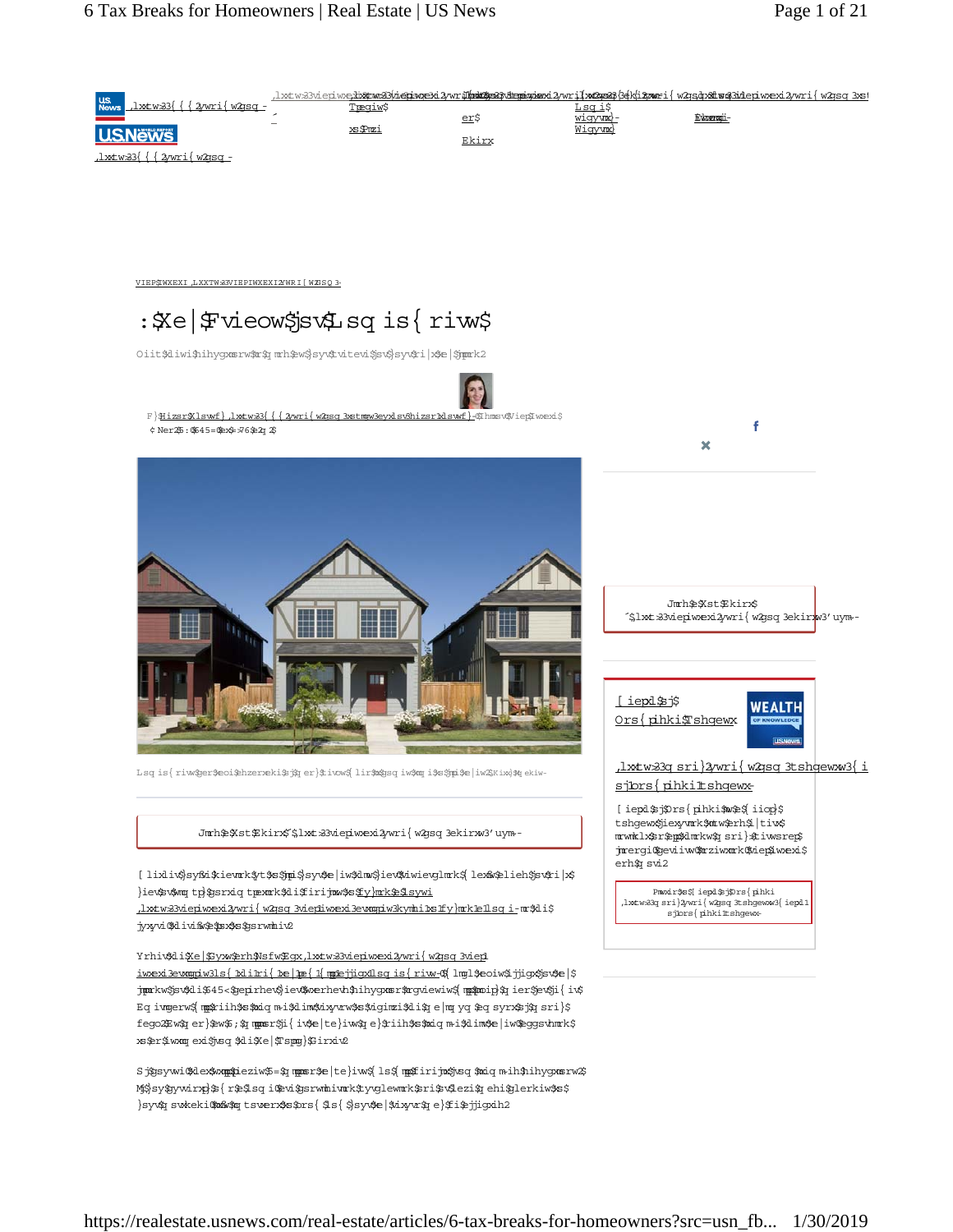<u>Vieh \$1 s {\$0 szmrk\$s\$\$Ri{\$1 sqi\$Fjiqxw\$ syv\$Ejiqxw\$ syv\$Ke|iw</u> httw 33 viepiw exi2 yw rif w 29sq 3 viepliw exi3e wagpiw 31s { 1q sznrk 1xs1e1ri { 11sq i1 ejjiqxw1}syv1xe|iw-2a

Livins a free of the state of the breaks and the home of the home is how it how to home to home it.

#### Q sv:keki\$1rxiviwx

E\$q enst<u>£firijno\$sj\$lsq is{riwlnt</u>

httw 33g sri}2/wri{w 2qsq 3g sri}3vixmiq irx3ekmrk3ewangiw 3645; 15516; 31s{ 1s{ rmrk1 ellsq ilgerllipt. Evilmrhivl}syvivixmiq irx-mo%dex\$ sy%ger\$nihyox\$ sy<br/>%g swkeki\$mxiviw sr\$sy¢e|iw2

Xlivi\$vi\$q srixev}\$poq now\$s\$kli\$sxep\$eq syrx\$sj\$hifx\$\$j\$gsywi\$Arxiviwx\$tenb\$dvsyklsyx\$ xli\$iev\$nxYnihygxmfpi\$r\$}syv\$e|iw\$jsv\$q swkekiw\$yt\$s\$(5\$q mppsr\$jsv\$e\$pser\$nawyih\$tvnsv\$ xs\$Hig\$b8\\$45; \$crh\$yt\$s\$(;94@44\$jsv\$er}\$pserw\$wwyih\$ejxiv\$dex\$1exi2\$Xli\$poqmaw\$gsyrx\$ ew\$syv\$sxep\$sywmrk1xipexih\$nifx\$\$mogyhmrk\$di\$q swkeki\$sr\$syv\$sq i\$e\$q swkeki\$jsv\$e\$ wigsrh\$sq i\$v\$sq i\$uynx}\$pser\$v\$pori\$sj\$yvihnx\${ lng1\$psq i\${ nxl\$ehhnxnsrep\$poq nxexnsrw\$  $syxprihfips{-2}$ 

F}\$di\$rh\$j\$Neryev}\$}sy\$vlsyph\$ziginzi\$e\$4=<\$jsvq \$jvsq \$}syv\$q svakeki\$vivzngiv&[nnd\$ xli\$sxep\$mxiviwx\$sy\$temb\$lvsyklsyx\$kli\$jiev\$tvmxih\$sr\$kli\$jsvq 0\$sy\$jer\$wi\$kli\$4=<\$ ew\$syv\$kynhi\$jsv\$di\$q swkeki\$mxiviwx\$hihygxmsr\$tvsgiww2

VIPEXIHSSRXIRX



(watws://www.aktwate.usp

iwexi3ewompiw3}syv1kynhi1xs1xli1lsywnnk1gevoix- $\lim_{\Delta x\to\infty}$  ,  $\lim_{\Delta y\to\infty}$  /  $\lim_{\Delta y\to\infty}$  /real-estate  $\lim_{\Delta y\to\infty}$  /real-estate-instance in  $\lim_{\Delta y\to\infty}$ g evoix-]syv\$Kymhi\$s\$di\$Lsywmrk\$D evoix,lxxtw&3viepiwxexi2/wri{w2qsq 3viep1 iwexi3evangiw3}syv1kynhi1xs1xli1lsywnrk1qevoix-

[RELATED: YOUR SYSTEM: YOUR ARRET MEXING THE HOUSE STATE OF A STATE MARKET WAS A STATE.USD. VIEW JULIES <u>iwexi3ewogpiw3}syv1kynhi1xs1xli1lsywnrk1qevoix</u>=\$

Mr\$di\$weq i\$ e}\$m\$psrxmfyxiw\$s\$}syv\$sxep\$q swkeki\$hifx (https://realestate.usnew s.com /real-estate/articles/w hat-w ill-the-housing-m arket-lookpoilm-biliki-interest-celi mext-deduction on a refinition of the interest on a refinition of the interest on a jspos { mrk\$di\$hifx\$poq mexosrw\$hitirhmrk\$sr\${ lir\$nx\${ ew\$nwyih2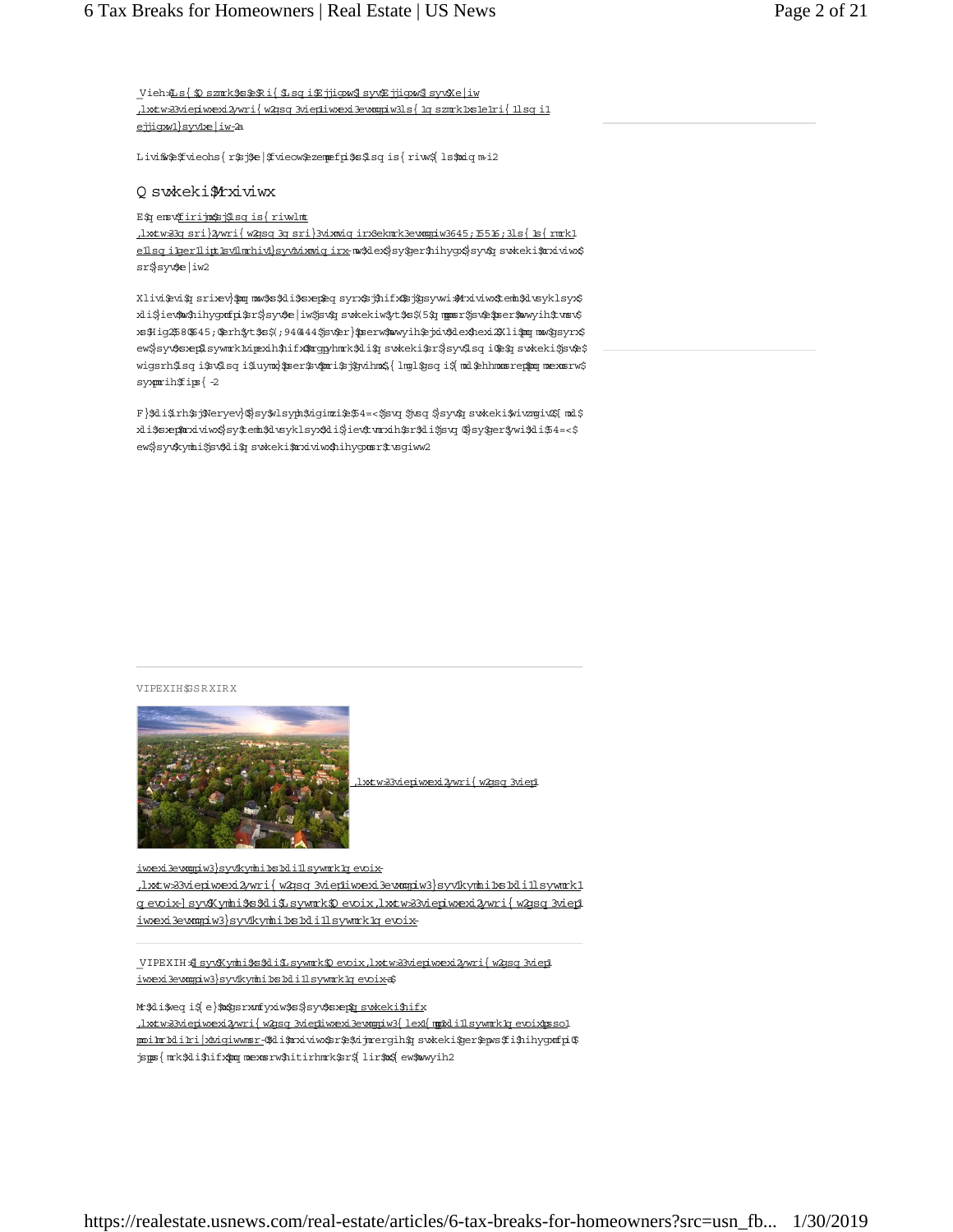Ls{ iziv\$nj\$sq is{ riw\$pvi\$psonck\$s\$vijncergi\$er\$ |mwnck\$q swkeki\$wssr\$Ai}\$q e}\$ { erx\$s\$psrwmhiv\$di\$plsmgi\$pevijype}2Xli\$Jihivep\$/iwivzi\$lew\$wiehme}\$rcyviewih\$rrxiviwx\$ rexiw\$dvsyklsyx\$45<\$crh\$w\$ltigxih\$s\$ns\$vs\$ex\$iewx\$e\$gsytpi\$q svi\$mq iw\$m\$45=\$ eggsvhnrk\$s\$Nslr\$Texeo}\$1|igyxnzi\$zngi\$tviwnhirx\$erh\$glnij\$gsrwyq iv\$erh\$gsq q ivgnep\$ feromk\$ igyxmi\$x\$XMEE\$Pero Eewih\$m\$Negowsrzmpi\$Upswhe2

Ew\$\$iwyp\$\$di\$vlevi\$j\$ijmergiw\$dexferow\$gswi\$r\$je}\$vlvmo\$ksmk\$jsv{evh2Fexeo}\$ we}w\$1\$\$}tmgep}\$viiw\$9\$tivgirx\$5j\$q swkeki\$urhmrk\$ex\$MEE\$Fero\$eoir\$yt\$f}\$ri{\$ tyglewiw@erh\$di\$dqemmk\$9\$tigirx\$w\$djmergiw2\$7mmk\$mxiviws\$exiw@ssqfmrih\$ {md\$di\$sww\$sj\$di\$kverhjexlivih\$hihygxmsr\$eq syrx1\$q eoi\$djmrergmrk\$rs{\$sv\$m\$di\$riev\$ jyxyvi\$iww\$exxegxozi\$jsv\$q er}2Texeo}\$tvihngxw\$45=\$w\$ksnrk\$s\$fi\$efsyx\$li\$tyvglewi&

## Lsq i\$luymx}\$Pmri\$sj\$Svihmx\$Mrxiviwx

M \$ports, mal \$ sy v\$q sw k e k i\$portiviv w 1\$4 i\$portive interest a home interest of the interest of the interest on the interest of the interest of the interest of the interest of the interest of the interest of the int <u>sjårvihnx,lxxtw33pserw 2wri{w 2gsq 31 sq i liuynx}pirhiw-ger\$epws\$fi\$hihygxih\$</u> lir\$ }sy\$**jpi**\$}syv\$e|iw2

Jspos { mrk\$di\$djsvq \$jsv\$45<\$e|iw\$hj\$|sy\$<u>Esws { \$ekemtwx\$di\$luymx}\$m\$|syv\$lsq i</u>  $\frac{1}{\text{wtw}}$ 33viepiwexi2ywri{w2ggg 3viephwexi3ewagdw371uyiwxs:rw bs lewolf i gvilf sws{mkl ekennwalsyvilso; iliu ynal-OSali\$maviw&hih yo ans fow \$vy frion \$854.i\$ vect is ; 940444 \$100; m.\$7 for total m or to hand m or to the more depth and the m order is positional to m one only the m one of the m o hog it winds sy a sratite for the hom who it was the interest for the interest for a help in that in the interest  $\alpha$ jsvá | eq tpi Ofyxákl i \$ma viw Asr\$4. IPS G\$d exá{ i rx\$s { evh\$mmw lmrk\$| syváf ew i q i rx\$sv\$ virszexmk\$di\$fexlussq w\$w\$hihygxmfpi2

## Wexi\$ch\$Psqep\$Twstiw}\$<br/>e|iw

Hihygamk\$wexi\$enh\$msqep\$tustiw}\$e|iw\$er\$}syv\$jihivep\$e|\$dxyvr\$lew\$msrk\$fiir\$ersxliv\$ prim ary financial benefit to own ary financial benefit to own and the new results in the appeal of the appeal of the appeal of the appeal of the appeal of the appeal of the appeal of the appeal of the appeal of the appeal xlext ivo Ssv\$wsq i\$lsq is{ riww\$we}w\$Nslr\$Devejje\$e\$giv&mjmih\$tyfmog\$eggsyrxerx\$fewih\$mt\$ Vmglq srh@mkm me@syrhiv@erh\$tviwmhirx\$sj\TwsWtsw\$TE@erh\$yxlsv\$sj\$Xsyglhs{r\$ Jmergi Tiwsrepmergi Xmtw Tusq \$liTusw 26

Jvsq \$45<\$r{evhQkli\$sæp\$hihygxmsr\$jsv\$jsyv&jsq fmrih\$væxi\$rh\$sgep\$mgsq iQkvepiw\$ erh\$tstiw}\$e|iw\$w\$pettih\$ex\$(5404442\$[lmpi\$di\$penstma}\$sj\$lsqis{riw\$|sr\*\$fi\$ ejjigxih \$ igeywi\$d im \$ vstivx}\$e | iw \$ vi\$ ips { \$ di\$pq m\$ Deve je\$ sxiw \$ \$q y g l \$ evkiv\$ my tegx\${ mp\$fi\$jip\$nr\$wexiw\${ mxl\$inkl\$tstiw}\$e|iw\$wygl\$ew\$Sepnjswme\$Ri{\$} svo\$erh\$ Ri{ Niwi}2

"M }\$xyx\$dppx\$q i\$d ivi+w\$ksmrk\$s\$fi\$q mixexmsr@\$Devejje\$we}w2\$PM\$epxieh}-\$ksx\$levhiv\$s\$wip\$ e\$lsqi\$m\$Ri{\$Niwi}\$ep\$sj\$\$wyhhir2&

Vieh\$Diewsrw\${rmk\$\$sywi\$Wr\*&wXssh \$w\$Sewl\$m\$differo  $\frac{1}{\text{wtw33viepiwexi2wri} \{ \text{w2gsq 3viepiiwexi3ewagniw391viewsrw1s} \} \text{rmklellsywilmrxiew1}}$ ksshlewlgewllmrlxlilfero-2a

## Virxep\$Mrgsqi

Munitigsq m ktm gview m kp}ts q q sr tjsv\$lsq is { riw\$s\$levriww\$di\$levrm k\$t sxirxmep\$tj\$ xlim#tustivx} f } \$<u>nirxmk\$syx\$vteqi\$s\$xirerxw\$sv\$sy</u>vmaxw httws3vieniwexi2wri{w2qsq3vieniwexi3ewanpiw3{1}1rs{1qe}ffilxlilunklxbangi1xs1 ehheri{ pomkwteginslsyvlsq i-2Virxiwlmt\$r\$li\$ W2\$w\$rie<\$941}ie<1\$0.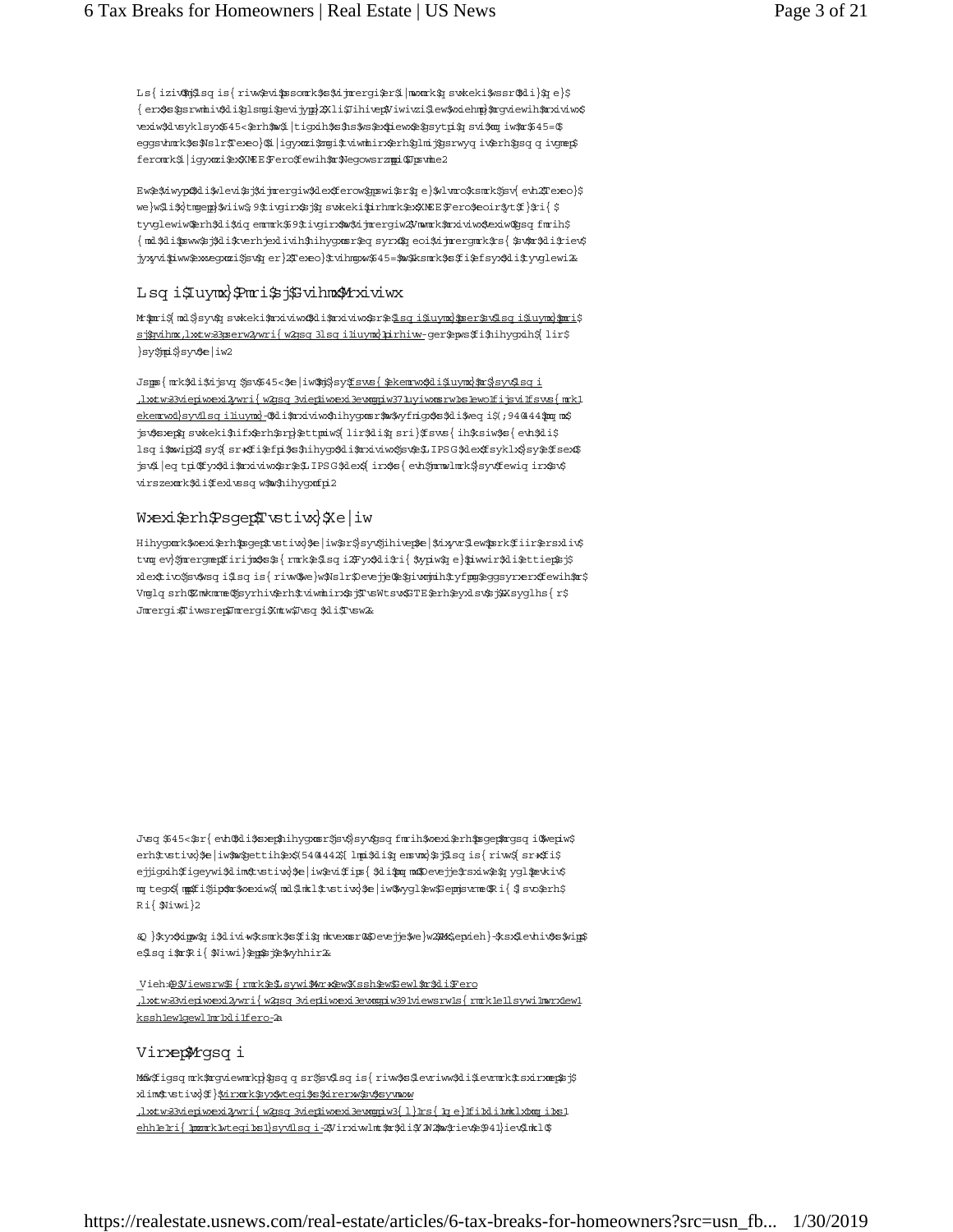eggsvhnrk\$s\$li\$ZWZ\$irwyw\$yviey\${md\$792.\$tivgirx\$sj\$li\$tstypexmsr\$irxnrk\$exliv\$ xler\${rmrk\$\$sqi\$w\$j\$li\$dmh\$uyewiv\$j\$45<20\$peki\$vlevi\$j\$sxirxnep\$irxiw\$ger\$ q eoifigsq m k \$ \$ prh ps th \$ x ke g a like ind sy \$ ezi\$r \$ r kpm l f ewiq in x sy \$ in x s \$ e\$drerx\$v\$\$<u>xyiw\$Lsywi\$s\$qevoix\$r\$Ennfrf,lxtw33viepiwexi2wri{w2psq3viep</u> iw exi3ew mgiw 3{ lew Moeywm k holilsywm k hols vekinn lsyvilsq ixs { r-\$} sy fki\$duywdh\$ xs\$itsv\$li\$chhmmsrep\$mogsqi\$sy\$igimzi\$sr\$syv\$e|iw\$i|tpemrw\$lsqew\$re}piw\$wirmsv\$ zmqi\$tviwmhirx\$sj\$Q svakeki\$Setmep\$Tevariw#pr\$sw\$Erkipiw2\$

Xli\$irijm\$1s{ iziv\$psq iw\$jvsq \$fimk\$efpi\$s\$hihygx\$1i\$psw\$sj\$zitemw\$erh\$ m twsziq irws ehis sklestirzentegi2

-Pix&\$we}\$}sy\$srg}\$q ehi\$(9@44\$sr\$drxep\$mgsq i\$fyx\$}sy\$wtirx\$(74@44\$dtemmark\$xli\$ viræntal space) tempel (an taxel variate taxes says. "Bayles" deduction on the taxe that the straight on your t vixyvrükvs\$dex\${ mp\$tihygi\$}syv\$e | efpi\$ngsq i\$nsperv\$jsv\$nsperv\${ lmgl\$w\$lyki2\$Jsv\$ ssom isrišų eonrk \$1544,444 struktus like paper, iš systybe in paper, italiais areas ir paper, italiais areas a vihygih2

Misy\${ r\$psq q ivgnep\$v\$dwn hirxnep\$tvstiw}\$ew\$er\$<u>mziwxq inx</u> httws://www.al-eduxexide.uspecies-com //real-estate/articles/how -investors-can-identify-a-great-can-identifyvirentustiva)-vexlivaler promkalivis sywipjatitem wasaliwit woti wowa tepss hihygxufpiQfyx\$e|\$e{w\$vitevexi\$jvsq\$dswi\$jsv\$lsqis{riw2

# Lsq i\$ jigi\$ tirwiw

<u>[svom k \$psq i ,lxtw & 3 vieniw exi2 wri{w 2qsq 3 vientiw exi3 wom iw ls {w 3541 {e}w 1x51</u> created-the-perfect-office-or-study-or-study-or-study-or-study-or-study-or-study-or-study-or-study-or-study-orhom is are moved the m and the masked interest and the space. If you we can also the property of the list efpi\$s\$nihygx\$gsww\$jsv\$di\$vtegi\$r\$}syv\$miq mih\$e|\$nixyvr2\$

Ls{ iziv\$Ali\$niuymniq irxw\$jsv\$Ali<u>\$Lsq i\$sjjmgi</u>\$

httw 33g sri}2/wri{w 2qsq 3g sri}3tiwsreptimergi3ew mpiw 3645934536;3xe | It vit1 hiq }wxnj}nck1xli1lsq i1sjjngi1hihygxnsr-hihygxnsr

httw 33q sri}2w ri{ w 2qsq 3q sri}3tiwsregineergi3ew qqiw 3645934536; 3xe | Ituit1 hiq }wxnj}nrk1xlillsqi1s<del>jjng</del>i1hihygxnsr-glerki\$jsv\$45<\$jmprkw2\$Jsv\$45<\$ve|iw\$ hihygxosrw\$wi\$pqmxih\$s\$wigliqtps}ih\${svoiw2Wikevhpiww\$sj\$di\$jev\$syfsi\$jpprk\$}syv\$ hog i\$ jjmgi\$ erf\$fi\$r\$\$yiw\$fihvssq \$v\$xliv\$vtegi\$wih\$ jsv\$\$hyep\$tyvtswi\$erh\$p\$ q yw: fi i ywih \$zikypevp}2

Fyx\$wxngx\$duynwiq irxw\$vlsypbrf\$\$hixiv\$}sy\$jvsq \$jpprk\$jsv\$\$lsq i\$sjjngi\$hihygxnsr\$nj\$}sy\$ hs@mr\$jegxo\$ywi\$|syvQlsqi\$sjjmgi\$| mxlmr\$xli\$kymhipmriw2

#### GetmepKemrw\$Jwsq\$e\$Lisqi\$Wepi

Xlivi\$vi\$pivenrp}\$e|\$firijnw\$s\$\${rnrk\$e\$lsqi@fyx<u>\$wingark\$}syv\$lsywi</u> <u>, lxtw33viepiwexi2/wri{w2gsq=3viephiwexi3ewapiw3xli1kynhi1xs1wippork1}syv1lsq=i</u>-\$pr\$ q swxgewiw\$kmziw\$di\$omrh\$sj\$e|\$fvieo\$ji{\$tistpi\$|tigx\$sv\$nepai2\$Xli\$getmep\$kemrw\$ ilggwmsr\$ypi\$eps{w\$lsqi\$vippiw\$s\$biit\$li\$twsjn&jwsq\$e\$lsqi\$wepi\${mxlsyx\$te}mrk\$ xe | iw\$r\$m2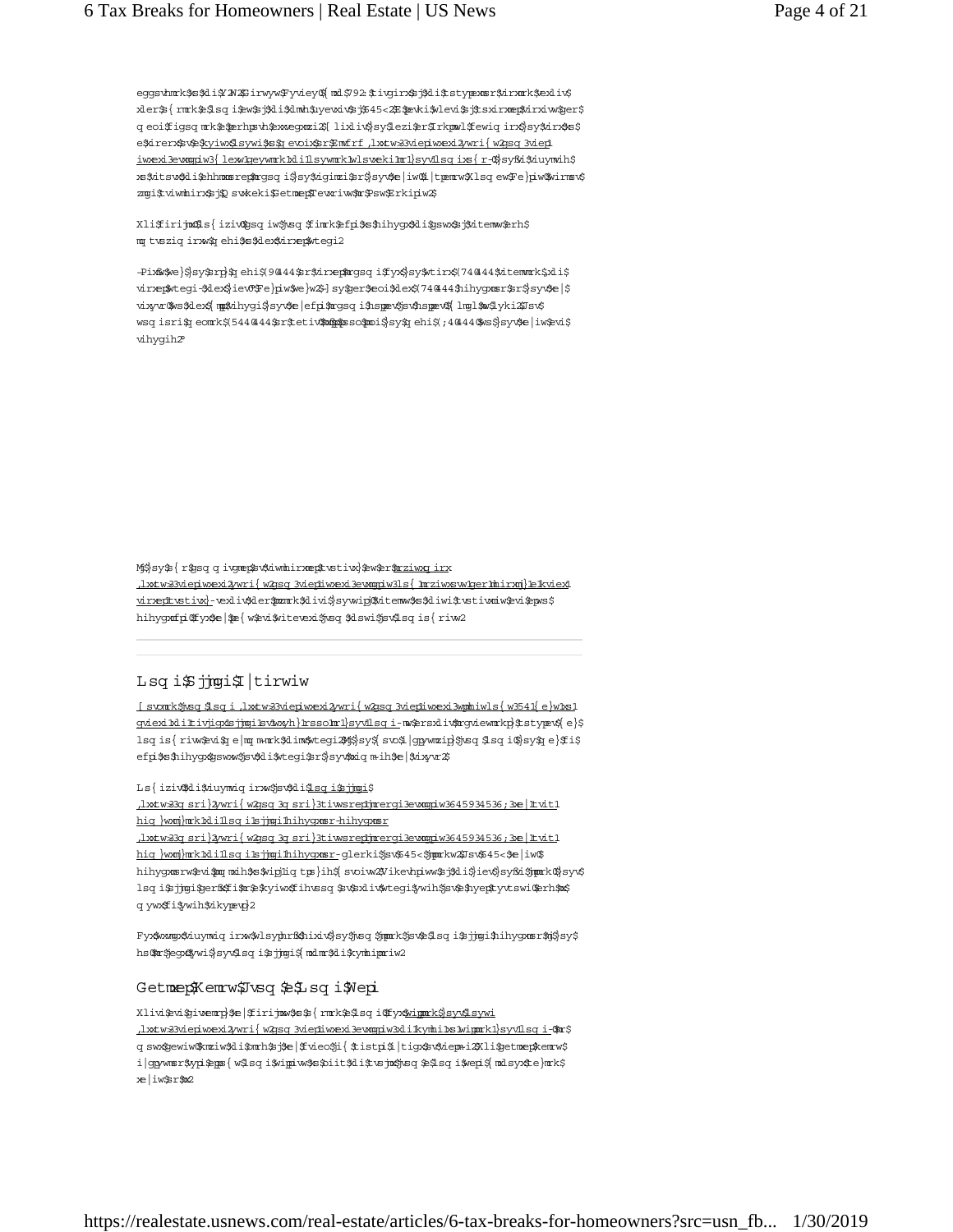Fe}piw\$sxiw\$li\$duymdq irxw\$jsv\$li\$ypi\$Mj\$sy\$d\$prih\$r\$li\$tvstiw}\$ew\$}syv\$tvoq ev}\$ viw mlirgišk s\$ iew \$c\$di\$ew stri\$ iew \$35 y\$ er\$1 eoi\$ 694044\$ us jn sew \$\$ mrkpi\$ tiwsr@e|hid\$t%(944044\$ew\$\$1ewmih\$psytpi2°

[Vieh\$] [w] sy\$Pi\$Efpi\$s\$Kix&\$D swkekiC ,lxxtw&3viepiwexi2ywri{ w2gsq 3viep1 iwexi3ewngpiw3{mp1}sy1fi1efpi1xs1kix1e1qswkeki1mr1645<-a

Xli\$q enswa}\$sj\$lsq i\$vepiw\$jep\$yrhiv\$diwi\$vontypexnsrw0\${lmgl\$q ierw\$q sw Alsq i\$vippiw\$ evi\$fpi\$s\$tsjn\$jsq \$li\$vepi\$j\$lim\$lsq i\${mdsyx\$lezmk\$s\$itsv\$dswi\$evmrkw\$s\$ xli\$WW2

Sj\$psywi\$q sw Atistpi\${ls\$vip\$dim\$lsywi\$eoi\$di\$tw jnw\$s\$<u>tyvglewi\$dim\$t|x\$sq i</u> httws3viepiwexi2wri{w2qsq 3viephiwexi3ewagdw3ls{hs1szivqsq ibqlegirkiw bew 1 wigsrh1mog\_i1lsq\_ify}iv\_2Fe}piw\$we}w\$syklp}\$dvii1uyevxiw\$sj\$lnw\$ppnirxw\$fy}\$dim\$ri|x\$ hoywi\$ mel\$tusjman \$hi\$ew\$ri2Xli\$iw\$sjxir\$wi\$di\$ |xe\$yrhw\$s\$te}\$tj\$hifx\$t\$ ehh\$s\$dim\$dxmiqirx\$vezmrkw2

#### -,Xli\$uymx}\$w-\$e\$tvixx}\$ts{ivjyp\$ssp\${lir\$nsri\$mklx0\$li\$we}w2



Kixx}\$q ekiw

W he e de la estado de la estado de la estado de estado de estado de estado de estado de estado de estado de e

Ythexih\$r\$ler25:0645=>Xlmo\$wsv}\${ew\$wkmrep}\$yfpmlih\$r\$Jif266\$45<@erh\$lew\$ fiir\$ythexih\${msl\$ri{\$mrjsvqexmsr2\$

Gswickih \$r\$ler25; 0645=>E\$tviznsyw\$iwmsr\$sj\$di\$wsv}\$nml\$rsx\$mopyhi\$chhmxnsrep\$e|\$ hihygxsrw\$r\$di\$(54@44\$pet2\$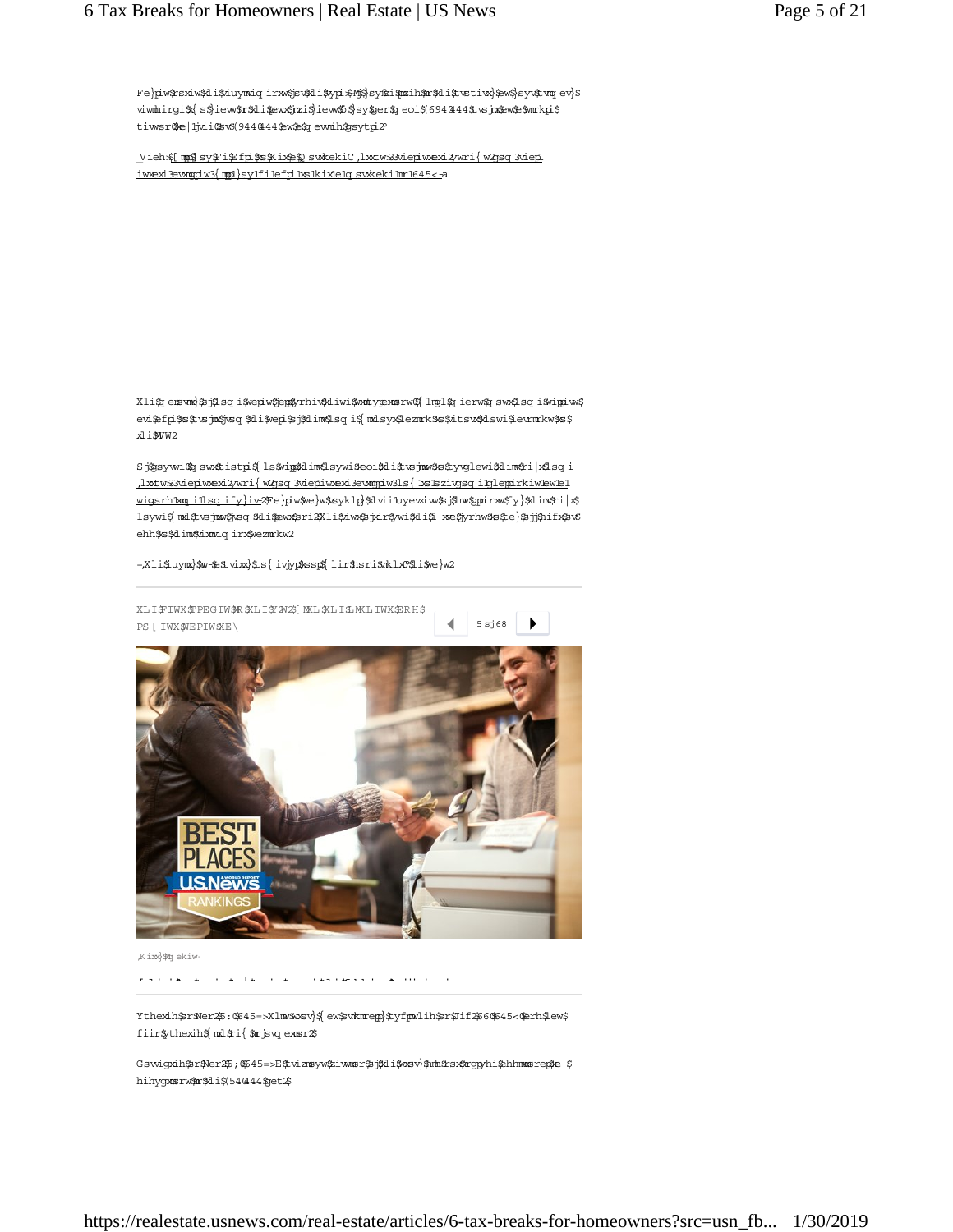Xekw <u>\$1epiwexi, lwtw 33 viepiwexi2 wri{w2gsq 3 stmpw 3 wyfrigw 3 viepiwexi-Oisy work i evoix</u>

- httw 33{{{2wri{w 2qsq 3xstmpw 3w y frigw 3lsy w mrk 1q evoix-@1 sq i \$t wqiw
- httw33{{{2wri{w2qsq3xstmmw3wyfrigw3lsqictwmiw-@hserw
- .lxtw 33{{{2wri{w 2gsq 3x tngw 3w frigw 3gserw \$p swkekiw
- .lxtw 33{{{2wri{w 2gsq 3xstmgw 3w y frigw 3q swkekiw -@1 sq i \$djm ergm k

httw 33{{{2ywri{w 2qsq 3xstmqw 3w y frigw 3lsq icvitrergnok-

Hizsr\$Nlswf}\$1xtw 33{{{2ywri{w 2qsq 3xstmqw 3eyxlsv3hizsr1xlswf}-mw \$4i\$ViepIwexi\$ ihmsvæ $\mathcal X$ M<br/><br> New  $\mathcal S$  sub $\mathcal Y$  its value shows a represent at the sequence<br/>  $\mathcal S$  and  $\mathcal S$ erh\$vipprk\$tvsgiww\$lsq225jypofns5

# Vigsq q irhih £wmgpiw\$



 $\lambda$ xtw 33 vieniw exi2 w ri $\{$  w 2 radio 3 vientiw existency  $\{$  hand-sv hat-you-need-to-know -aboutxirenxtwoklxwulton: bengonis wome Charx Ayrhijnrih twig-

[ lex\$ xs\$  $Ors$ { $\$$ Gepmisvme\$ Xirerx\$ Vnklxw\$ , lxtw 33 vieniw exi2 w rif w 2qsq 3 vien iwexi3ewnqpiw3{lex1  $syl$ riih1  $x<sub>s1</sub>$  $ors(1$ efsyx1 xirend wklxw1  $m_1$ generisvmeC mxAyrhijmih1 <u>vig-</u> Hizsr\$ Xlswf}  $\frac{1}{\text{Mw33}} \left\{ \frac{2}{\text{Wri}} \left\{ \frac{2}{\text{W239}} \frac{3}{\text{Symy3eyd} \cdot \text{N} \cdot \text{N} \cdot \text{N} \cdot \text{N} \right\} \right\}$  $xlswf$  - $\ddot{\varsigma}$ Ner<sup>2</sup>\$ 74\$  $645 = $$ [ lex\$ virxiw\$  $\mathtt{m} \mathop{\uparrow}$ xli\$ Ksphir\$ Wæxi\$ wlsyph\$ ors $\frac{1}{2}$ fijsvi\$  $xli$ ks\$  $x$ sil  $x<sub>s1</sub>$ xsi\$  $\{$  mxl $\,$ \$ xlim\$ perhps vh2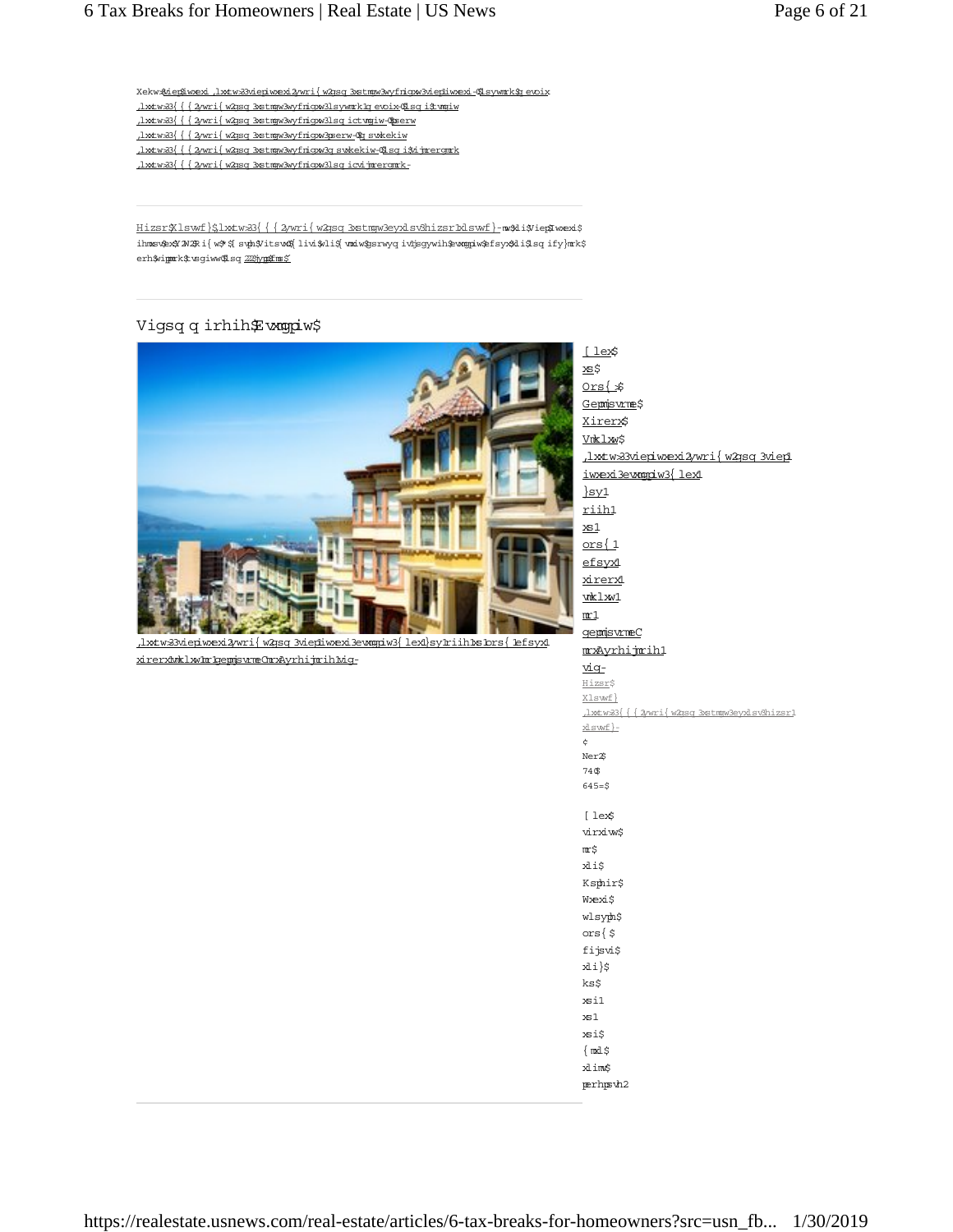

 $\underline{\hbox{}.hxxw3Mepiwexi2wri} \{ \hbox{``Zsg 3viepiwexi3ewegiw3ls} \{ \hbox{``Bijm1ekssq 1jsv1wrC}\}$ mxAyrhijmihMig-

 $Ls($ \$ to x Jmrh\$ e\$ Vssq\$ jsv\$ Virx\$ ,1xxtw 33viepiw exi2ywri{w 2qsq 3viep1 iwexi3evanpiw3ls{1  $x<sub>s1</sub>$ jm<sub>m</sub>  $e1$ wssq 1  $ix1$ virxC mxAyrhijmih1 vig-Kisjj\$ I momency w .lxtw 33{ { { 2w ri{ w 2gsq 3xstmpw 3eyxlsv3kisjc{ mmeq w- $\phi$ Ner<sup>26</sup>  $6 = 0$  $645 = $$ Mj\$ }sy#i\$ vipsgexmrk\$ sv\$  $sys$ lezi\$ tss gvihm4\$ wyfpixmek\$ e\$  $\sqrt{2}$ ger\$ fi\$  $\mathsf{e}\mathsf{\dot{s}}$ wq ew\$ jmergnep\$ q szi2 Xli\$ Fiw\$ Tregiw\$ jsv\$ <u>] syrk</u>\$ T<u>wsjiwwmsrepw</u>\$ .lxtw33viepiwexi2wri{w2gsq3viep1 iwexi3wphiwls{w3fiwx1 tregiw1  $x<sub>s1</sub>$ pxil  $\underline{\mathfrak{m}}\mathfrak{1}$ <u>xlil</u>  $\underline{vw1}$  $is$  $\nu$  $\frac{1}{2}$ syrk1 tusjiwwmsrepwC mxAyrhijmih1 vig-



 $\frac{1}{2}$ xtw 33 vieniw exi2 y wri $\frac{1}{2}$ w 2 gsq 3 vientiw sexisyon iw 1 s  $\frac{1}{2}$ w 3 fiw XII pegiw 1 s for in-the-in-valisyon }syrkltusjiwmsrepwOmrxAyrhijmihlviq-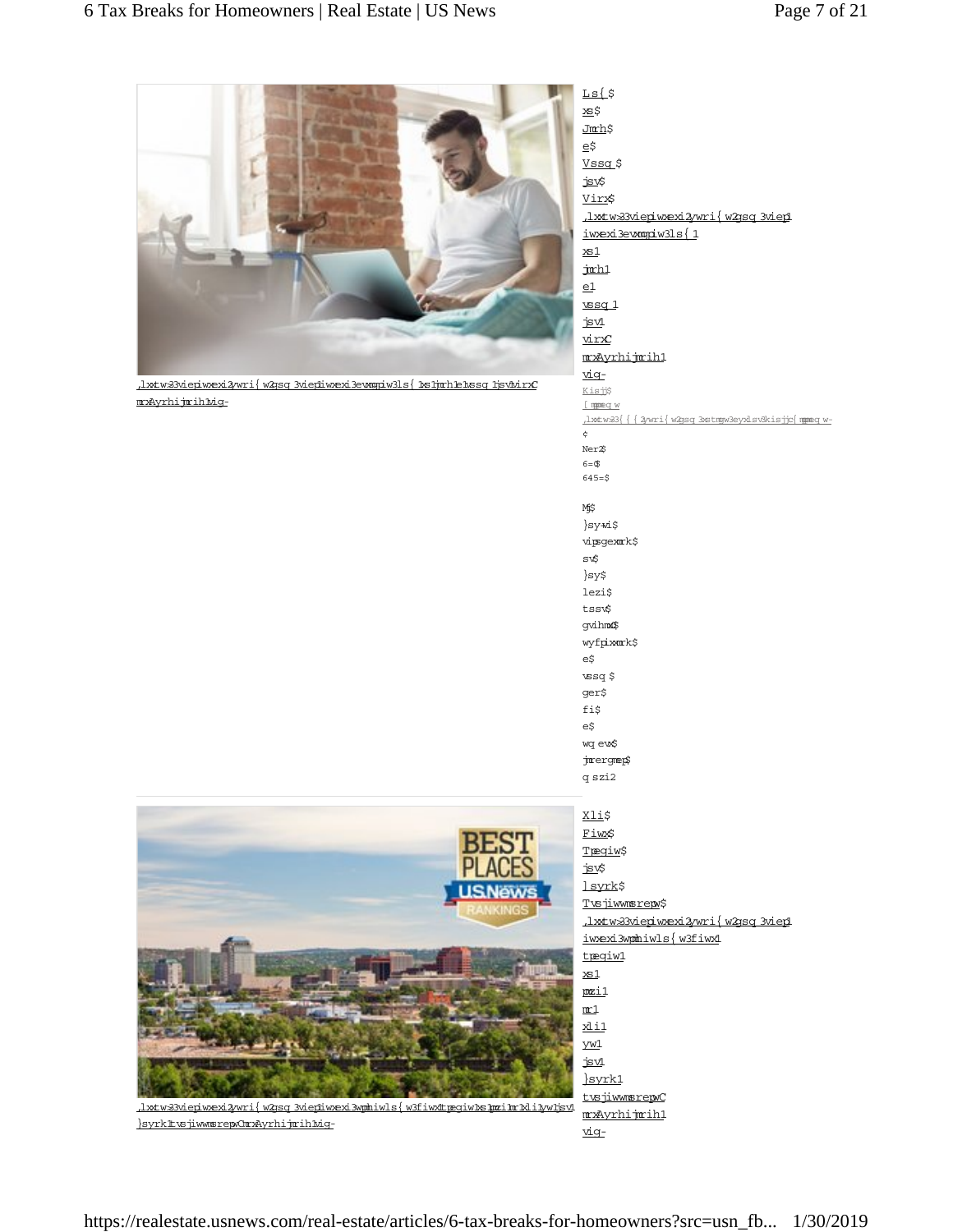Hizsr\$ Xlswf}  $\frac{1}{\sqrt{8}}\left\{\frac{1}{2}\right\}$ xlswf}- $\epsilon$ Ner<sup>2</sup>\$ 69\$  $645=$ \$ Xliwi\$ tpegiw\$ sjji $\circ$ xli\$  $\texttt{nsf}\$ g evoix\$ ejjsvhefmpx}\$  $\text{erh}\$$ vityensr\$ vigirx\$ kvehw\$ evi\$  $\mathfrak p$ som k $\uparrow$ jsv2

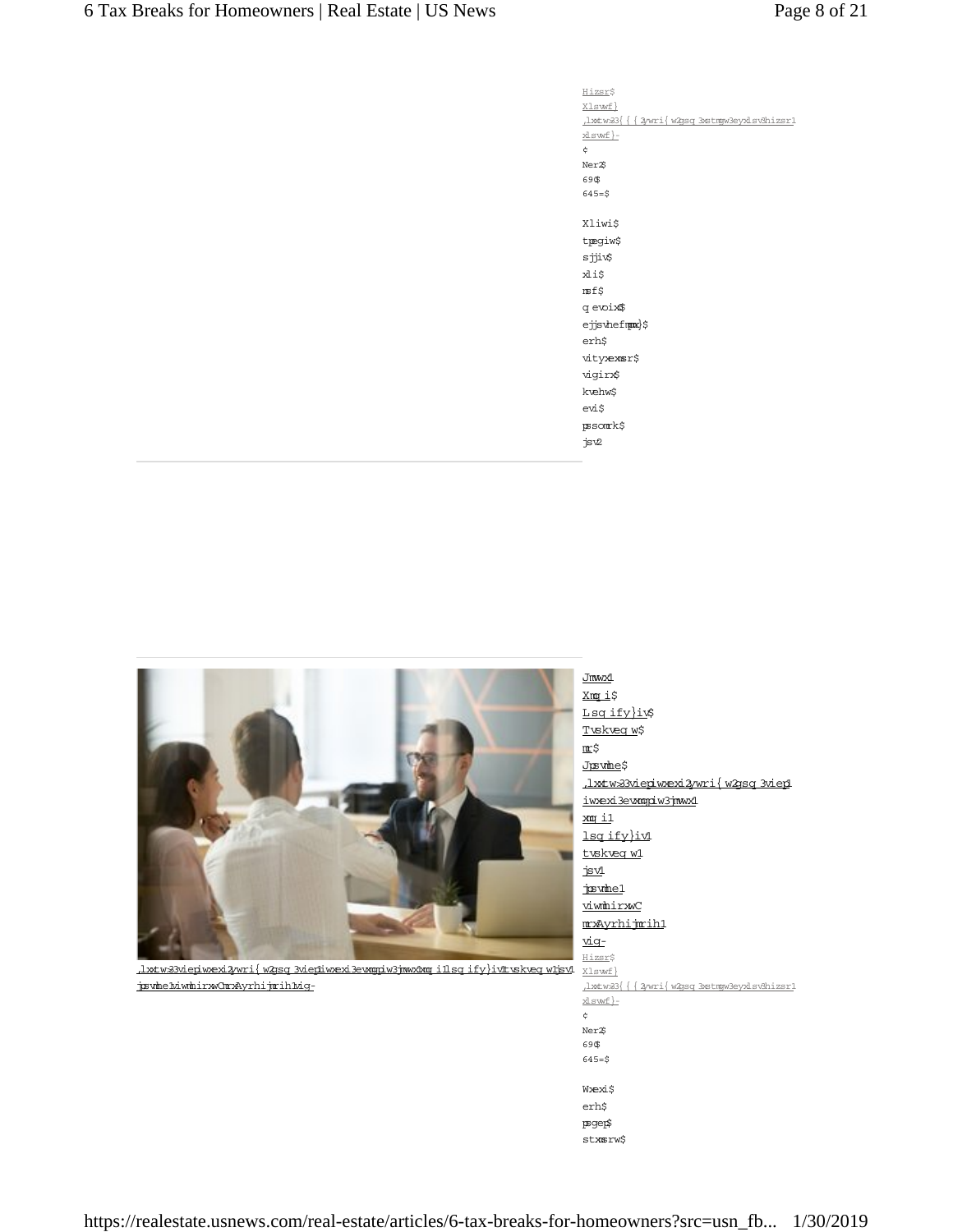twszmhi\$ jmergnep\$ ewww.ergi\$  $\mbox{erh}\$$ xiegl\$ efsyx\$ ijjigxmzi\$ lsq is $\{$ riwlmt2



httw 33 million mexi 3 million / w 2009 3 million / and - com and-destate large in the interval of the interval sriOmxAyrhijmihMig-

[ lex\$  $M\$  $e\ddot{\varsigma}$ Gsrhs\$  $\underline{1}\,\xi$ erh\$ Wlsyph\$ M<sub>5</sub>  $Fv$ }\$ SriC\$ httws3viepiwexi2/wri{w2gsq3viepi iwexi3ewngpiw3{lex1  $m1$  $e1$ gsrhs1 erh1 wlsyph1  $\mathfrak{m}$  $f_y$ sriC mxAyrhijmih1 <u>vig-</u> Kisj\$ I manned w .1xtw 33{ { { 2w ri{ w 2gsq 3xstngw 3ey xlsv3kisjc{ ngneq w- $\ddot{\mathbf{c}}$ Ner<sup>2</sup>S 67\$  $645=$ \$ Gsrwmhiv\$ jiiw\$ ewwsgmexmsr\$ vypiw\$ erh\$ q swkeki\$ vexiw\$ fijsvi\$ gsq q manrk\$ xs\$ gsrhs\$  $s$ { riwlmt2 9\$ Liepl}\$ Irlergiq irxx\$

jsv\$ ] syv\$ Lsqi\$ lxtw 33 viepiw exi 3wri { w 2gsq 3 vied iwexi3ewngpiw391liepd1 fsswmmk1 irlergig irxv1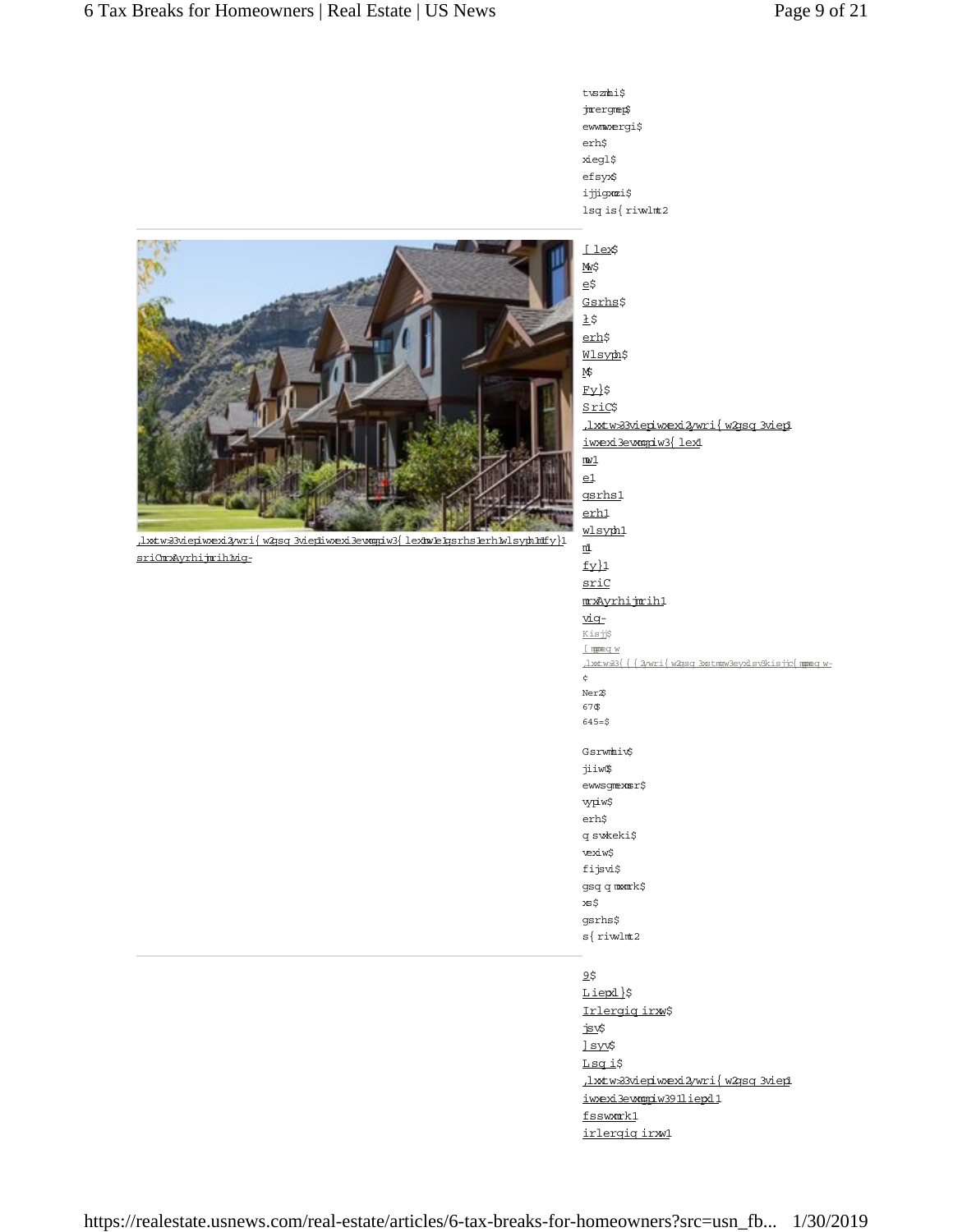

httw 33 vieniw exi 3 wri { w 23sq 3 vieniw exi3e wog dw 3911 iepd 1fs swark 1 ir lergiq ir w 1. jsvi}syvilsq iOm Ayrhijmih Mig-

 $is$  $\nu$  $svd$ <u>lsq iC</u> mxAyrhijmih1 <u>vig-</u> <u>Wem</u>}\$ Jsw*x*iv\$ Nsriw , lxtw 33{{{2wri{w 2qsq 3xstmqw 3eyxlsv3wem}1 jswxivl jones)  $\zeta$ Ner<sup>26</sup>  $67$ \$  $645 = $$ Xliwi\$ iew}\$ glerkiw\$ xs\$ }sy lsq i\$  $\mathrm{erh}\mathbf{\hat{s}}$  $ls$   $\frac{1}{5}$  $\rbrace$ sy\$

q em xem \$ it ger\$ lipt\$  $\{sy\}$  $\mathtt{p}$ i $\!$ liepdnick epp\$ }iev\$ wyrh2



httws3viepiwexi2/wri{w2qsq3viepiwexi3ewmgiw3ls{hs1fiqsqi1e1viepiwexi1 ekirxOmxAyrhijmihkig $Ls$ (\$ to x Figsq i\$  $e\overline{z}$ Vier\$ Iwexi\$ Ekirx\$ .1xtw33viepiwexi2ywri{w2gsq3viep1 iw exi3e wagpiw 31s {1  $x<sub>s1</sub>$ figsg il  $e1$ realiwexi1  $ekirx$ mxAyrhijmih1 <u>vig-</u> Hizsr\$ Xlswf}  $\frac{1}{\text{Mws3}} \left\{ \frac{1}{\text{Wws3}} \right\} \left\{ \frac{1}{\text{Wws4}} \right\}$ xlswf}- $\dot{\mathbf{c}}$ Ner<sup>2</sup>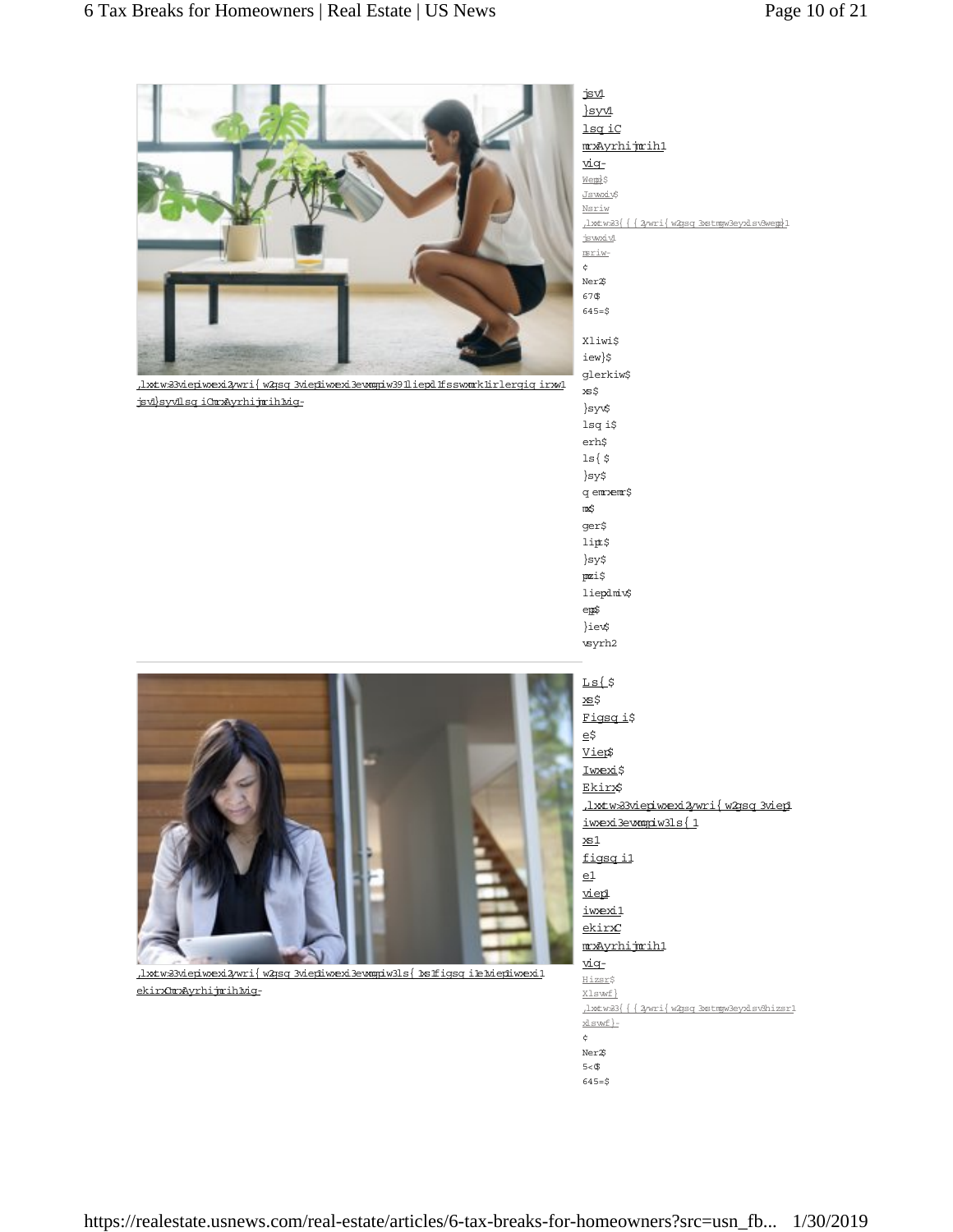

.lxtw33viepiwexi2ywri{w2gsq3viep1 iwexi3ewngiw3ls{1 .lxtw 33{{{2wri{w2psq3xstmpw3eyxlsv8hizsr1 Ner<sup>2</sup>  $5 <$ \$  $645 = $$ Livi+w\$  $ls$   $\frac{1}{5}$  $x\in\zeta$ jm:h\$  $e\zeta$ vier\$ iwexi\$ ekirx\$  $\tt x\tt S\$  $\mathtt{lift}$ \$  $\rbrace$ sy\$ gsrjmling}\$ reznkexi\$ e\$ lsq i\$ wepi\$ sv\$ tyvglewi2

 $Jsps\{5$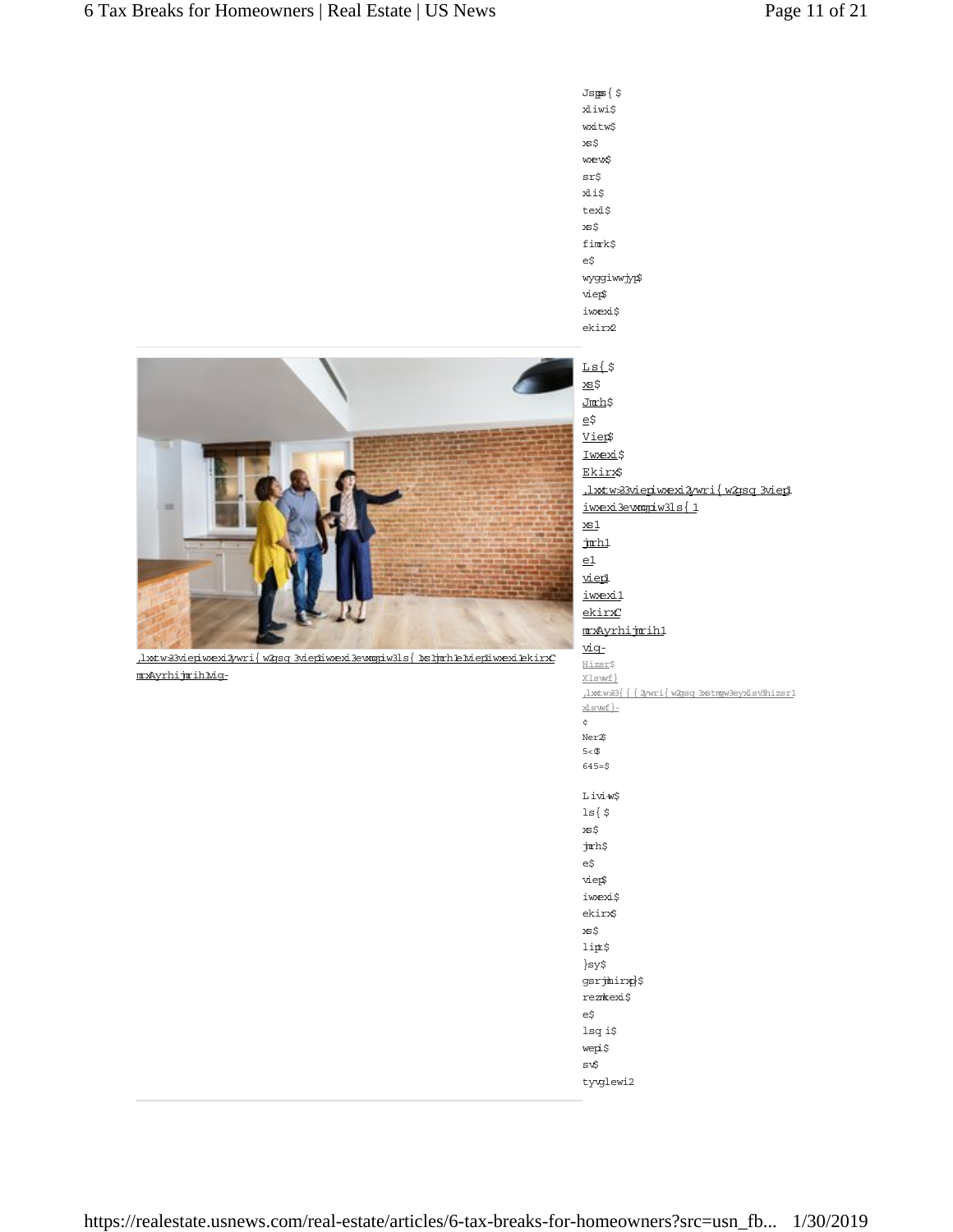|                                                                            | $Ls$ {\$                                  |
|----------------------------------------------------------------------------|-------------------------------------------|
|                                                                            | xs\$                                      |
|                                                                            | Fvieo\$                                   |
|                                                                            | 1 syv\$                                   |
|                                                                            | Etewg irx\$                               |
|                                                                            | Piewi\$                                   |
|                                                                            | <u>Jxtw33viepiwexi2ywri{w2gsq3viep1</u>   |
|                                                                            | iwæxi3ewnopiw3ls{1                        |
|                                                                            | $x\!\!\leq\!\!1$                          |
|                                                                            | fvieo1                                    |
|                                                                            | <u>}syvi</u>                              |
|                                                                            | etewg irxl                                |
|                                                                            | piewiC                                    |
|                                                                            | mxAyrhijmih1                              |
|                                                                            | viq-                                      |
|                                                                            | Hizsr\$                                   |
|                                                                            | Xlswf}                                    |
| <u>Jxtw33viepiwexi2wri{w2sq3viepiwexi3ewogpiw31s{1sfvieo1}syvetewqirx1</u> | .1xtw33{{{2wri{w2psq3xstmqw3eyx1sv3hizsr1 |
| piewiOmrxAyrhijmihMiq-                                                     | xlswf}-                                   |
|                                                                            | ¢                                         |
|                                                                            | Ner <sup>26</sup><br>5 < 15               |
|                                                                            | $645 = $$                                 |
|                                                                            |                                           |
|                                                                            | Jmzi\$                                    |
|                                                                            | stxmsrw\$                                 |
|                                                                            | jsv\$                                     |
|                                                                            | }sy\$                                     |
|                                                                            | xs\$                                      |
|                                                                            | irh\$                                     |
|                                                                            | }syv\$                                    |
|                                                                            | viræp\$                                   |
|                                                                            | gsrxegx\$                                 |
|                                                                            | fijsvi\$                                  |
|                                                                            | xm i\$                                    |
|                                                                            | mw\$                                      |
|                                                                            | yt2                                       |
|                                                                            |                                           |
|                                                                            | $Ls$ { $\circ$                            |
|                                                                            | xs\$                                      |
|                                                                            | Fego\$                                    |
|                                                                            | SyzS                                      |
|                                                                            | sj\$                                      |
|                                                                            | $\mathsf{e}\mathsf{s}$                    |
|                                                                            | Viep\$                                    |
|                                                                            | Iwexi\$                                   |
|                                                                            | Hiep\$                                    |
|                                                                            | <u>Jxtw33viepiwexi2ywri{w2gsq3viep1</u>   |
|                                                                            | iwexi3ewngpiw31s{1                        |
|                                                                            | xs1                                       |
|                                                                            | xegxjypo}1                                |
|                                                                            |                                           |
|                                                                            | fego1                                     |
|                                                                            | syx1                                      |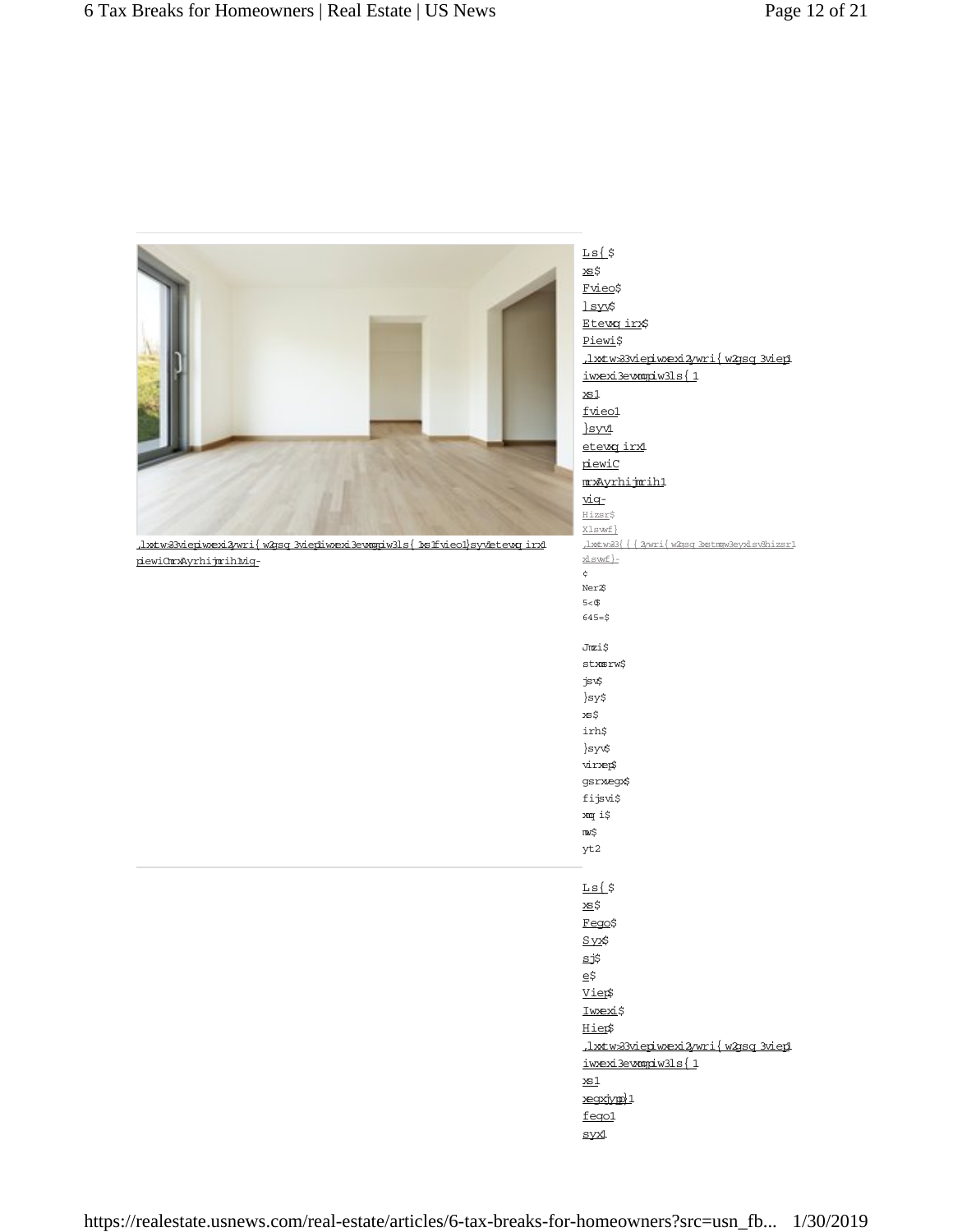

httws3viepiwexi2wri{w2gsq 3viephwexi3ewagiw31s{hs1egxjygg)ffego1syx1sjE1viep1 iwexihiephrxAyrhijmih.big-

vien iwexi1 hiep mxAyrhijmih1 vig-Hizsr\$ Xlswf}  $\frac{1}{\texttt{wtw33}}\{\text{ {2wri} \{ w2\text{sg} 3\text{stry3\text{ev}xl}\text{sv3\text{h}izsr1}\}}$ <u>xlswf}</u>- $\dot{\mathbf{c}}$ Ner<sup>26</sup>  $5 < $$  $645 = $$ Livis evi\$ }syv\$ fiwx\$ stxmsrw\$ jsv\$  $fs$ { m $rk$ \$ syx\$ s j\$  $e\zeta$ lsq i\$ tyvglewi\$ sv\$ wepi\$  $\{$  mxlsyx\$ vyjjork\$  $xss$ \$ q er}\$ jiexliw2 Xli\$ Fiw\$ Tpegiw\$ xs\$ Pmzi\$ m:\$ Justme\$

 $\mathbf{s}$ jl  $e1$ 



(https://realestate.usnew s.com /real-estate/slideshow s/the-best-places-to-live-injswheChrxAyrhijmihMig-

httws3viepiwexi2/wri{w2gsq3viepi iw xexi3wphiwls{w3xli1 fiwx1 tpegiw1  $\underline{\mathtt{x}}\underline{\mathtt{s}}\underline{\mathtt{1}}$ pozi1  $m_1$ jøsvmheC mxAyrhijmih1 vig-Hizsr\$ Xlswf} (1xtw 33 | { 2w ri | w 2q sq 3x stmpw 3ey x 1s x 8hizs r1 xlswf}- $\dot{\mathbf{c}}$ 

Ner<sup>25</sup>  $5<\circledast$ 

 $645 = $$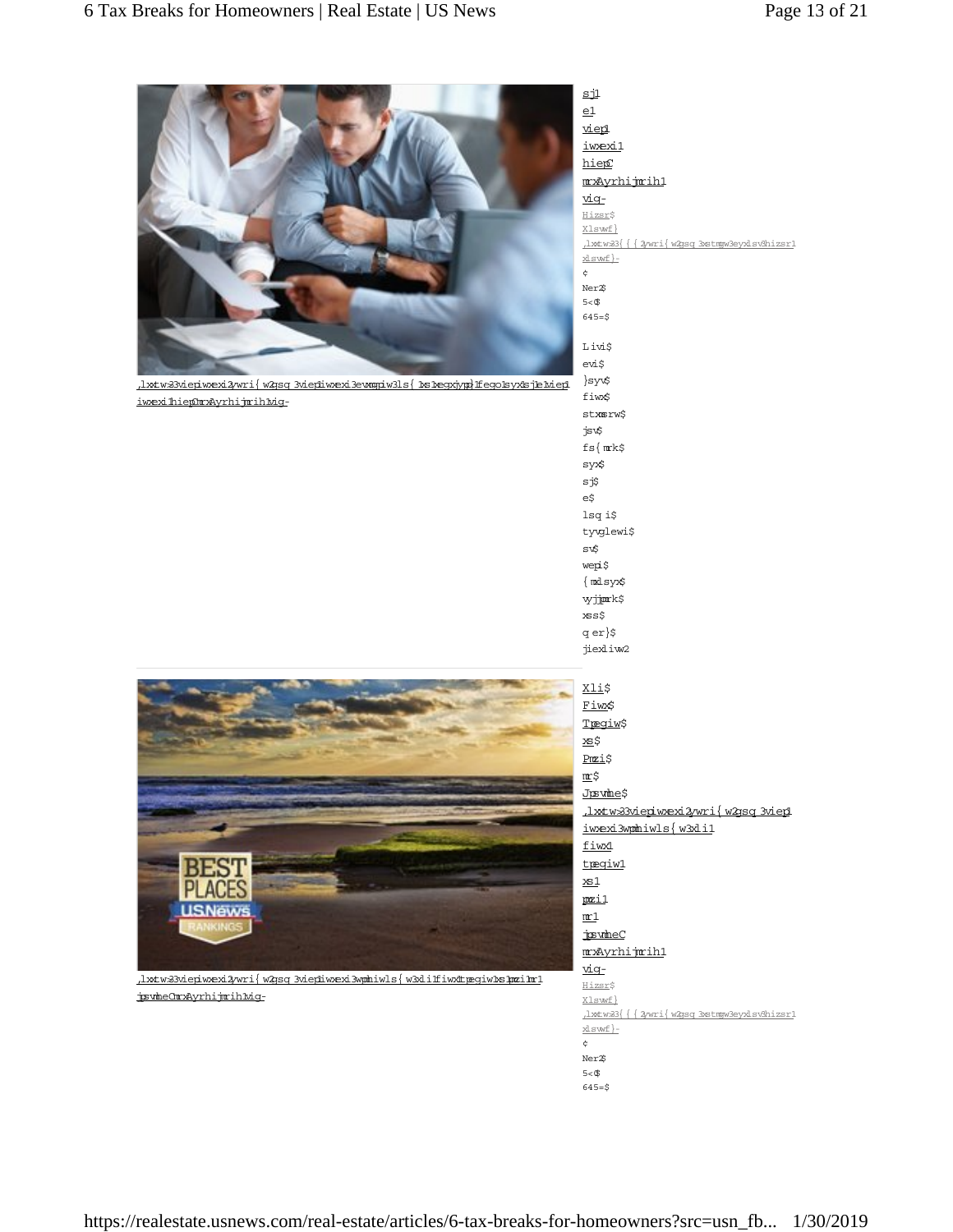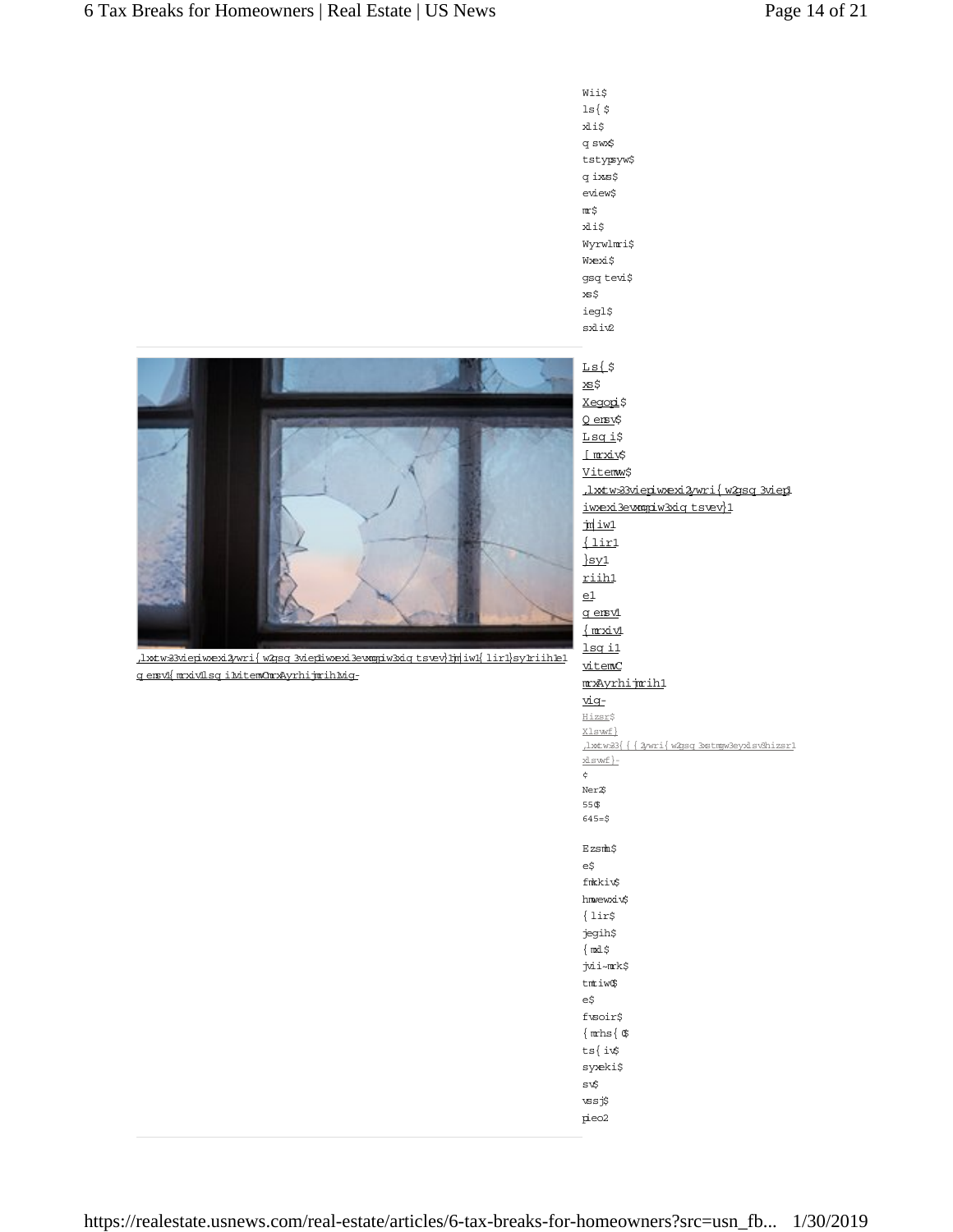

 $\frac{h\texttt{w}33\texttt{view33}e\texttt{p}\texttt{wexi3}w\texttt{r}\texttt{i}\{w\texttt{ysei}\}e\texttt{wsgi}\texttt{w3}\texttt{r}\{w\texttt{ysei}\}e\texttt{w0}\texttt{r}\{w\texttt{ysei}\}e\texttt{w0}\texttt{r}\}e\texttt{w1}\{w\texttt{ysei}\}e\texttt{w1}\{w\texttt{ysei}\}e\texttt{w1}\{w\texttt{ysei}\}e\texttt{w2}\}e\texttt{w3}\texttt{r}\{w\texttt{ysei}\}e\texttt{$ to-word-reveloped-word-word-word-word-word-

X vm pow \$  $x\in\mathcal{S}$ Vinyzirexi\$ <u>l syv</u>\$ Lsqi\$ (https://realestate.usnew s.com /realiwexi3ewnqpiw3ri{1 }ievi  $ri(1$ lsq il goizivi xxmgow1  $\underline{\mathtt{x}}\underline{\mathtt{s}}\underline{\mathtt{1}}$ viryzirexi1  $\frac{\text{syvl}}{\text{syvl}}$ lsq iw1 mximsvC mxAyrhijmih1 rec) Wemb<sub>S</sub> Jsw*x*iv\$ Nsriw  $\frac{1}{2}$ w w  $\{\frac{1}{2}$ w ri $\frac{w}{3}$ g 3stmgw 3eyx lsweng 1 jswxivl jones)  $\ddot{\varsigma}$  $Ner2$  $= 9$  $645 = $$ Wmg tpi\$ m twsiq in w\$ xlex\$  $\{$  mps i q eoi $\uparrow$ }sy¢  $\texttt{pzm}$ k\$ wtegi\$ jiip\$  $ri$ { $\$ 

**Xli\$** Fiw\$ T<u>regiw</u>\$ xs\$

ekem:\$  $sr\$ e\$ wq ep\$ fyhkix2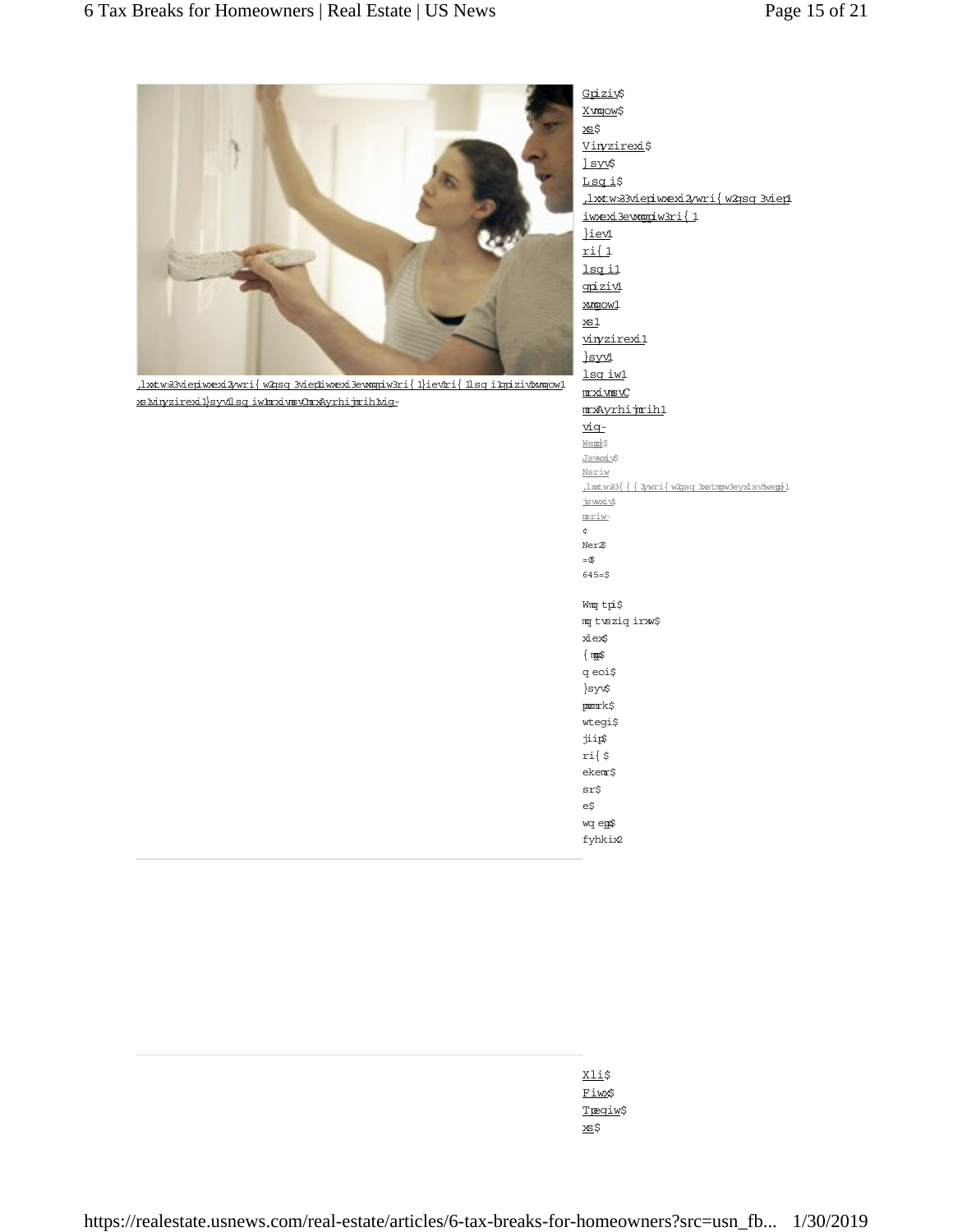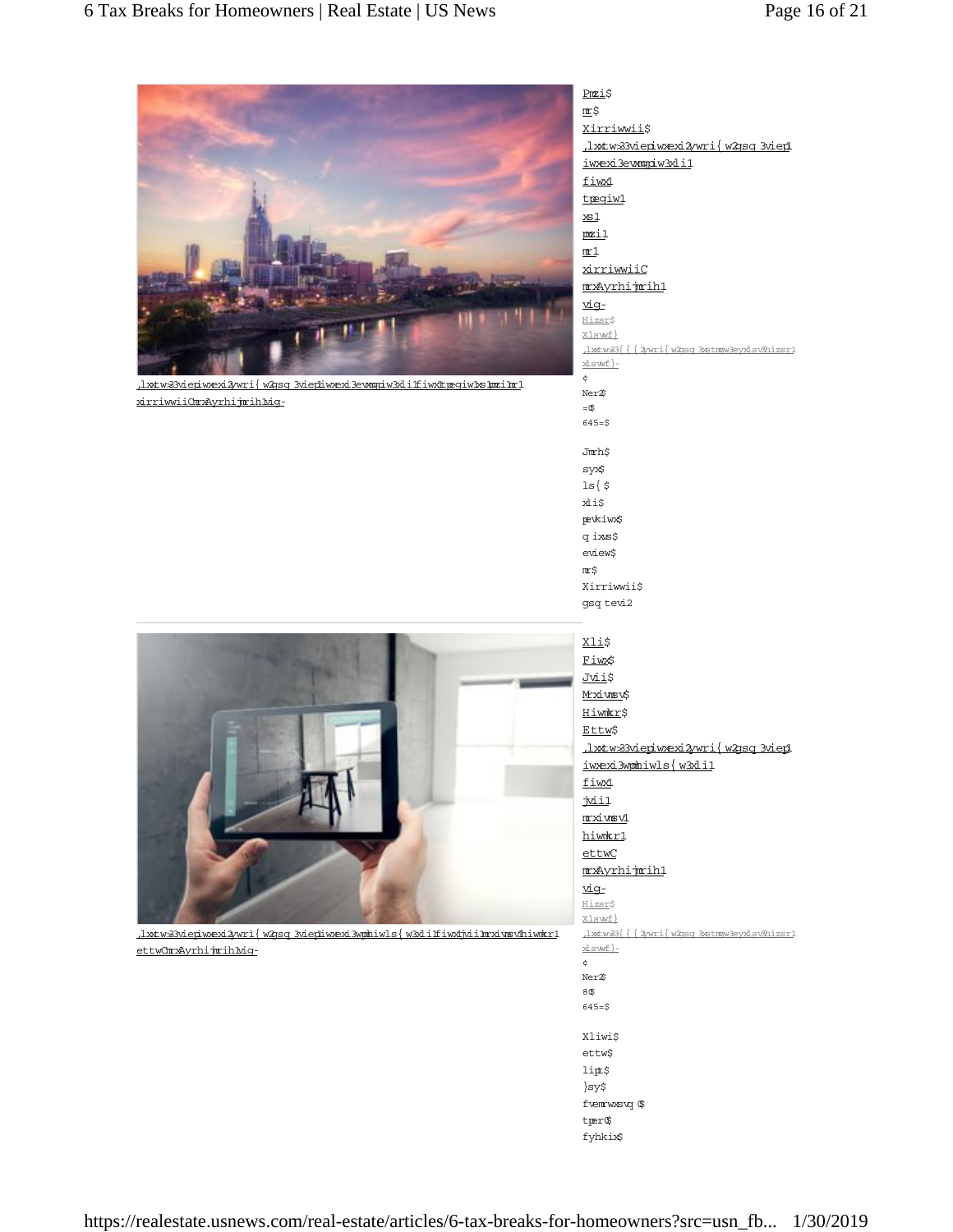

 $\frac{1}{2}$ xlil) ievs jkling moirrmentsq ify } ivCm x Ayrhijm ih Mig}syv\$  $ri \times$ virszexmsr\$ sv\$  $\csc$ hiwmkr2

 $645 = $$ O modirrment Lsqify}mrk\$ Xvirhw\$ ,1xtw33viepiwexi2ywri{w2gsq3viep1 iwexi3fy}mrk3ewngpiw3645=1  $451$  $483$  mm $1$  $645 = 1$ fil  $x$ <sub>11</sub> }iev1  $\overline{\text{si}}$ xli1 g modirrmeni  $lsq$ ify}i $x$ mxAyrhijmih1 r<u>ig</u> O ev}epiri\$ PeTsrwmi  $\frac{1}{\text{www33} } \left\{ \text{ {2wri} \, \text{w2asq 3xstmw3eyxl sv9g ev} \right\}$ petsrwni- $\phi$ Ner<sup>2</sup>\$ 4,  $645=$ \$ Q mpirrnepv\$ lezi\$ e\$ vityensr\$ jsv\$ wlyrrmnk\$ lsq is $\{$ riwlmt $$$ fyx\$ xlex\$ q e}\$ glerki\$ this }iew2  $:5$ Kviex\$  $X$ m $S$ Lsywi\$ Gsqqyrmmiw\$

https://web.uspe.uspe.us/ iwexi3evmqqiw3kviex1  $x^2$ 

lsywi1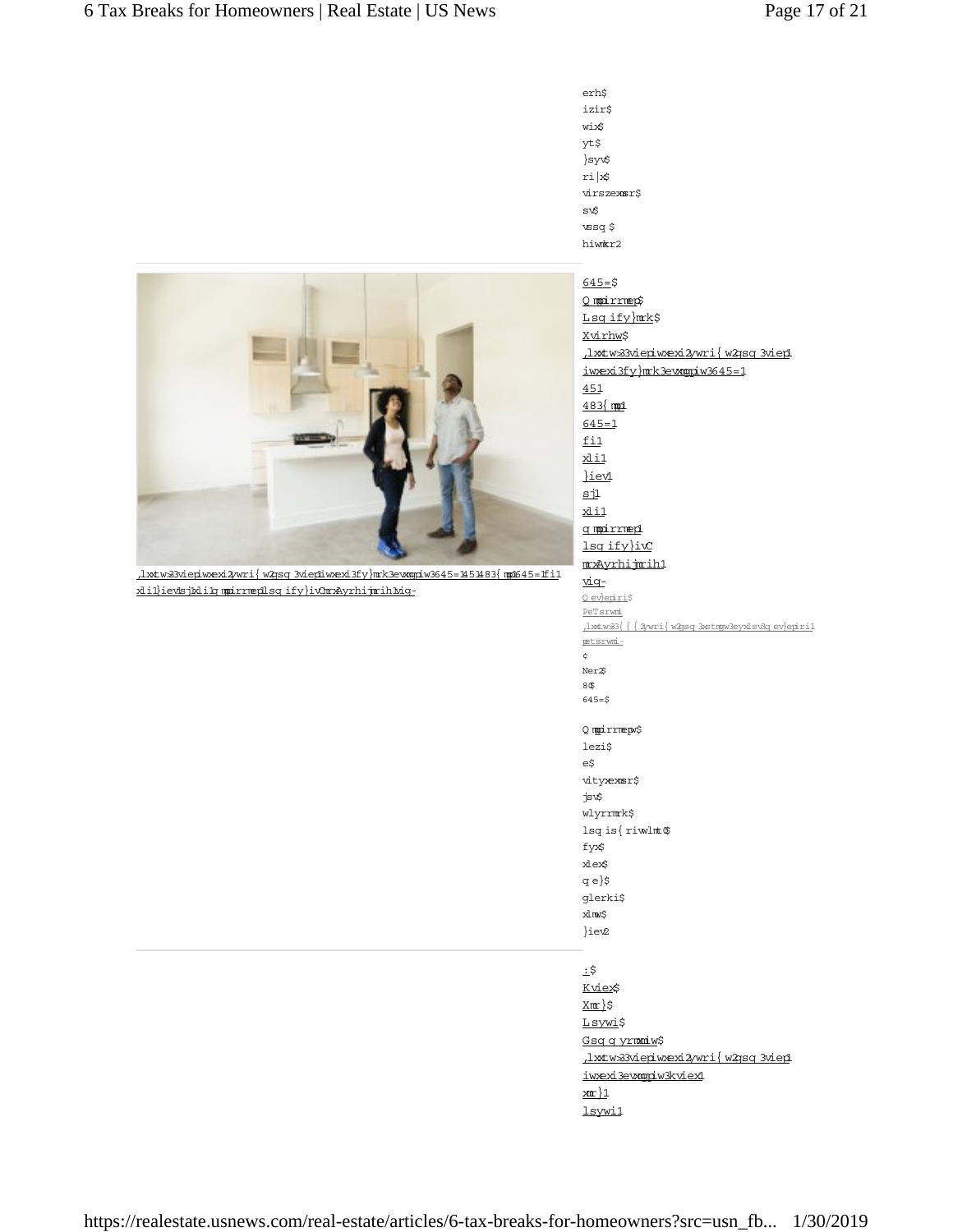

<u>, lxtw33viepiwexi2wri{w2gsq 3viepiwexi3ewogpiw3kviextxor} 11 sywi1gsq q yromiwC</u> mxAyrhijmihMg-



ls{ $\$$ q ixs\$ eview\$  $m\ddot{s}$ xli\$ Psri\$ **W**ew\$

gsg g yrmniw C mxAyrhijmih1

(1xtw 33 | { 2w ri | w 2q sq 3x stmpw 3ey x 1 sv3hizs r1

<u>viq-</u> Hizsr\$ Xlswf}

xlswf}- $\epsilon$ 



httws3viepiwexi2ywri{w2psq3viepiwexi3wphiwls{w3xliffiwx1tpeqiw1xs1pmzi1mr1xiew mxAyrhijmihMiq-

https://realestate.usnews.com/real-estate/articles/6-tax-breaks-for-homeowners?src=usn\_fb... 1/30/2019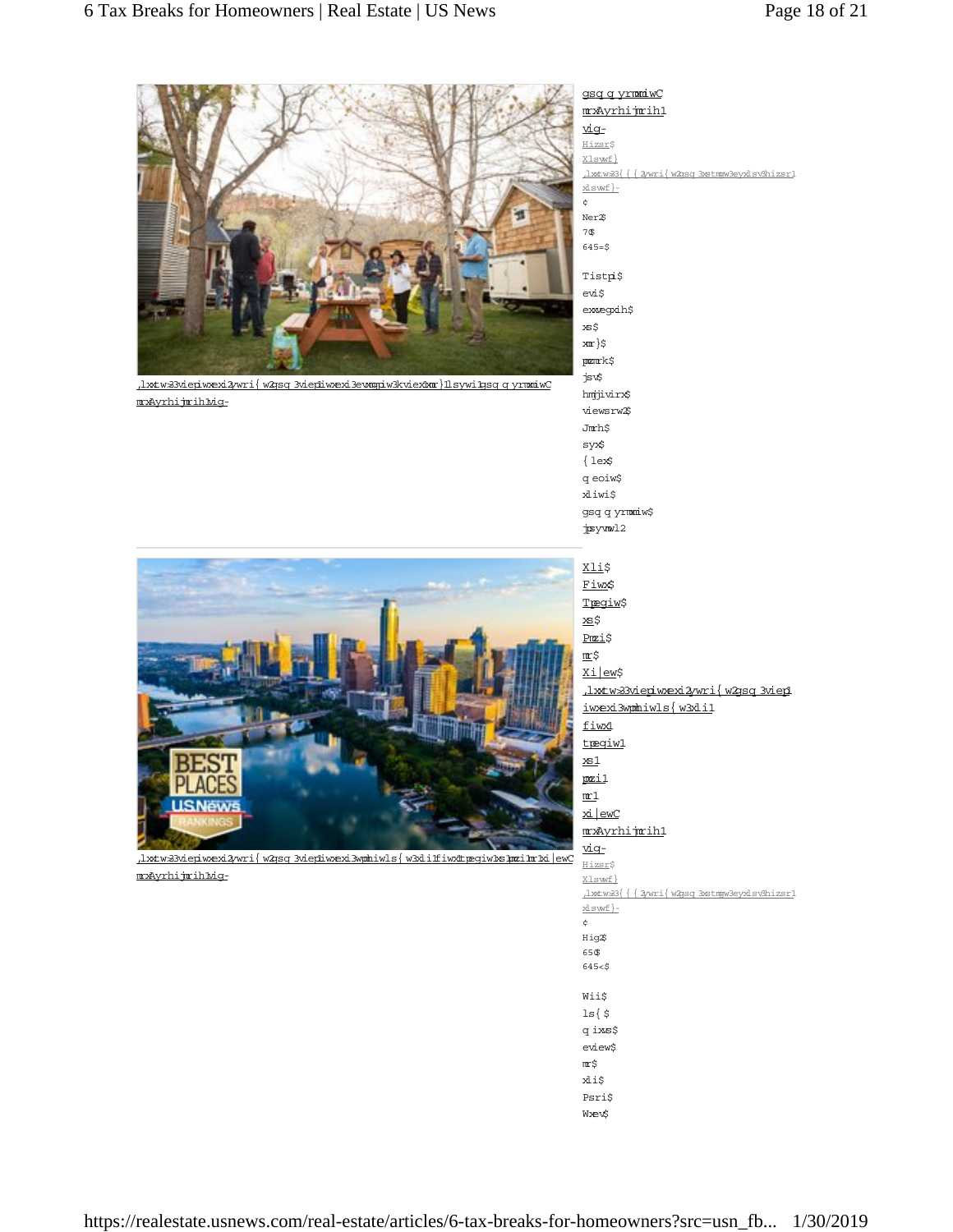# 6 Tax Breaks for Homeowners | Real Estate | US News Page 19 of 21

| Wæxi\$ |
|--------|
| weqo\$ |
| yt2    |

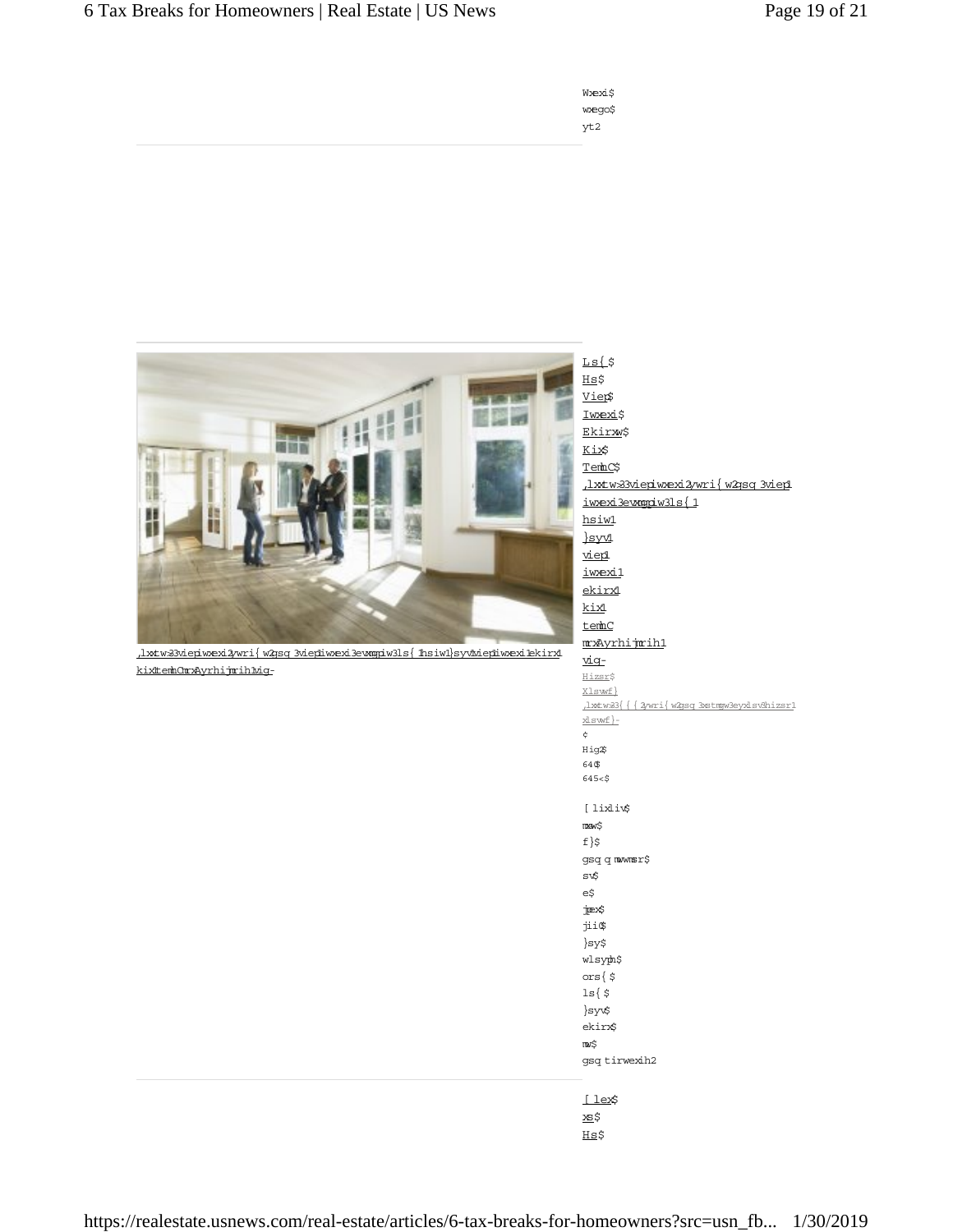

httws3viepiw exi2wri{w 2gsq 3viepliw exi3ewagpiw 3viepliw exilq m weoiwl}sylhsrxl  $\{erx$ ks hore eo i har har a-divorce in the property of the unit of the unit of the unit of the unit of the unit of the unit of the unit of the unit of the unit of the unit of the unit of the unit of the unit of the unit

Vier\$ Iwexi\$  $\mathbb{I}^{\sharp}$ e\$ Hmzsvgi\$ <u>, lxtw33 vieniw exi2 wri{ w2gsq 3 vien</u> iwexi3ewmqpiw3viep1 iwexi1 g mwzeoiw<sup>1</sup>  $syl$ hsrx  $\{erx\}$  $\underline{\mathtt{x}\mathtt{s}\mathtt{l}}$ g eoi1  $m_1$  $e1$ hmzsvqiC mxAyrhijmih1 <u>viq-</u> Hizsr\$ Xlswf} (1xtw 33 | 1 2 w ri | w 2 g sq 3x stm w 3ey x 1 s w hizsr xlswf}- $\epsilon$ Hig<sup>2</sup>  $5 = $$  $645 < S$ Gsrwmhiv\$ xliwi\$ stxmsrw\$ fijsvi\$ q eomrk $\uparrow$  $eS$ higmmsr\$ xlex $\hspace{-.08in}\raisebox{1.5pt}{\text{*}}\!$ gsyph\$ piezi\$  $\rbrace$ sy\$

[mxl\$

jmergmene)\$ sv\$ pikep)\$ wwettih2

Pseh $\n *psi*$